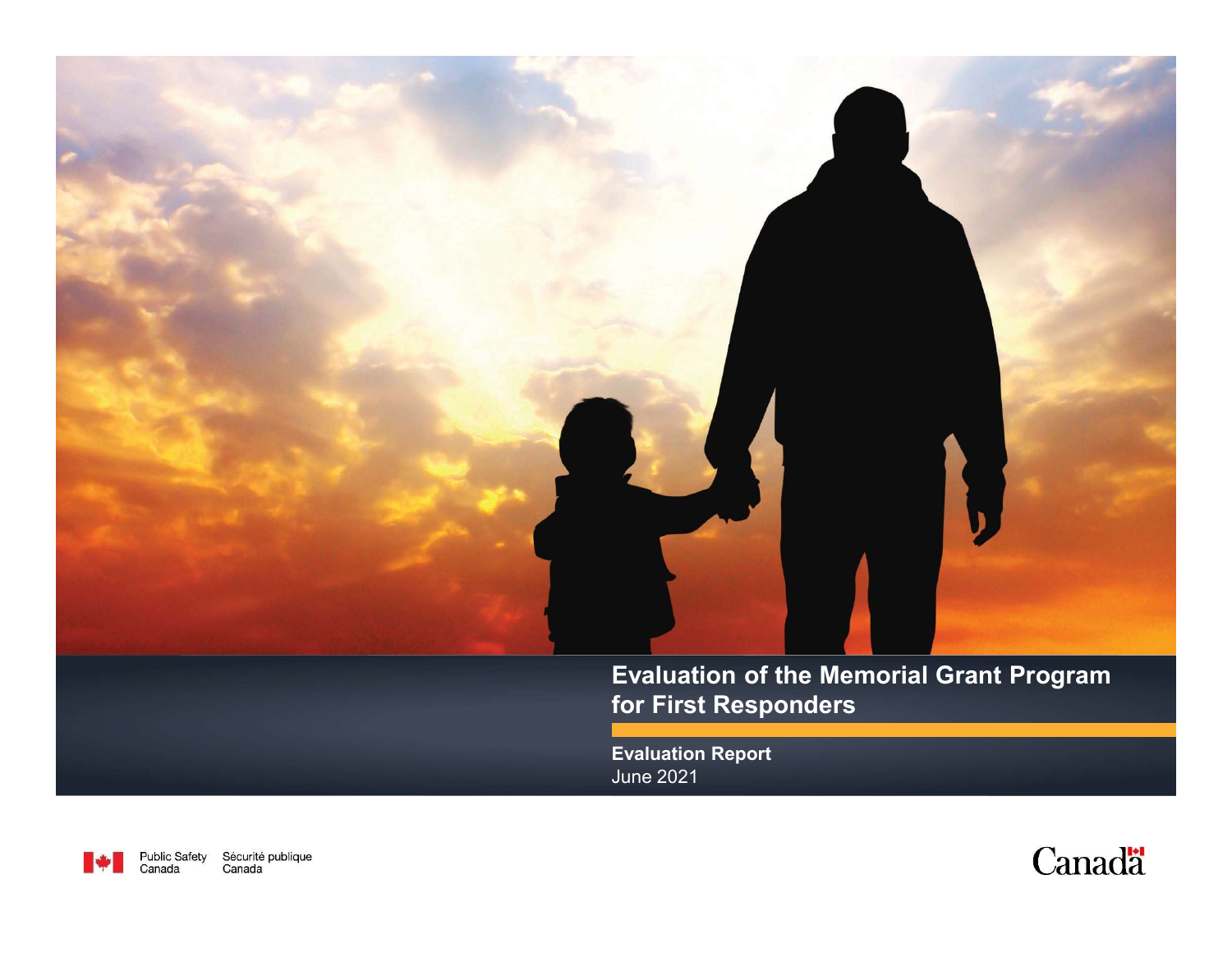Aussi disponible en français sous le titre : Évaluation du Programme de subvention commémoratif pour les premiers<br>répondants<br>© Her Majesty the Queen in Right of Canada, as represented by the Minister of Public Safety and E répondants Aussi disponible en français sous le titre : Évaluation du Programme de subvention commémoratif pour les premiers<br>C'herendants<br>C'herenardiales, 2021.<br>Cat. No.: 978-0-660-39743-6<br>Cat. No.: 978-0-660-39743-6<br>This material ma

© Her Majesty the Queen in Right of Canada, as represented by the Minister of Public Safety and Emergency Preparedness, 2021.

Cat. No.: 978-0-660-39743-6 ISBN: PS4-283/2021F-PDF

| 2 Evaluation of Memorial Grant Program for First Responders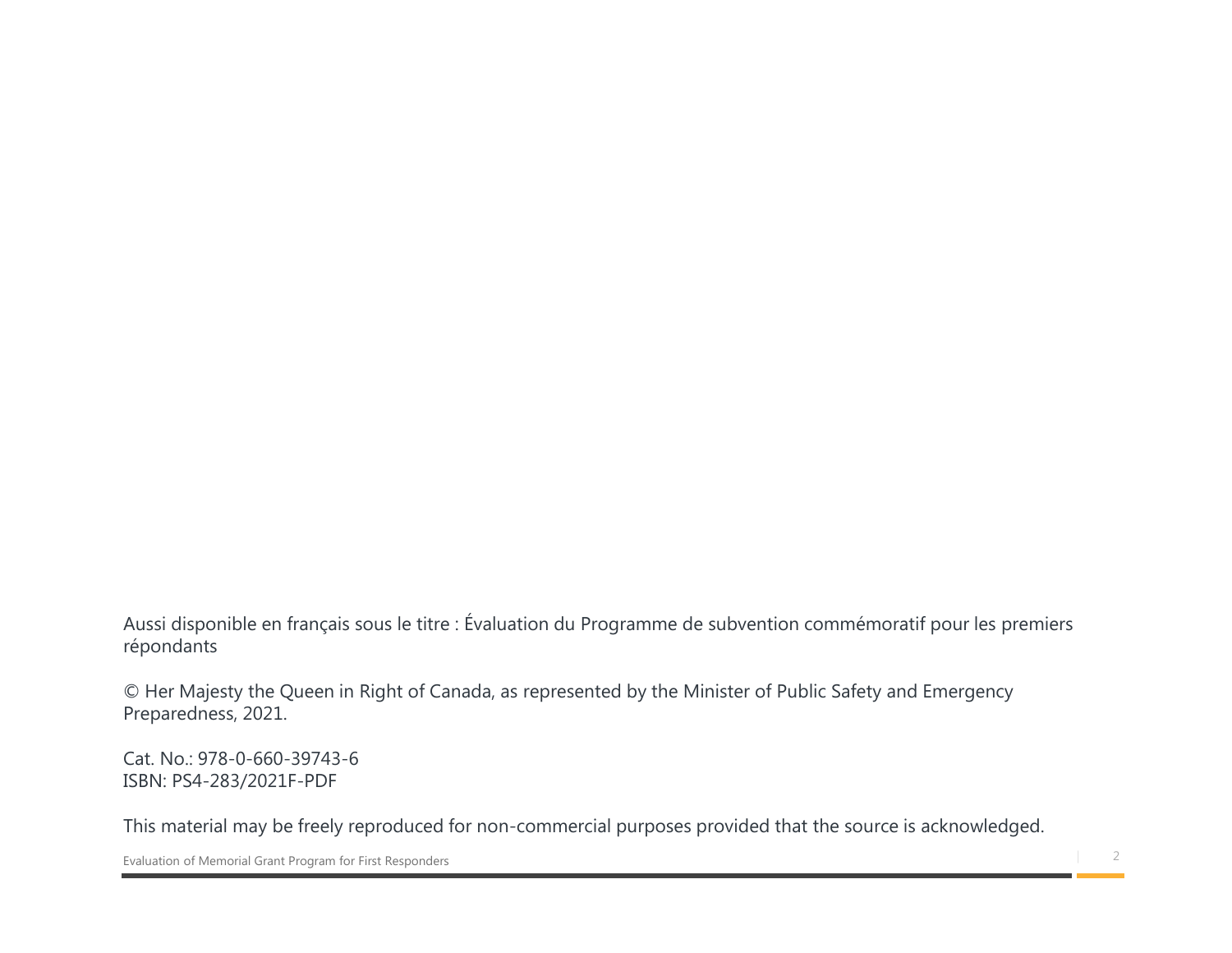## Table of Contents

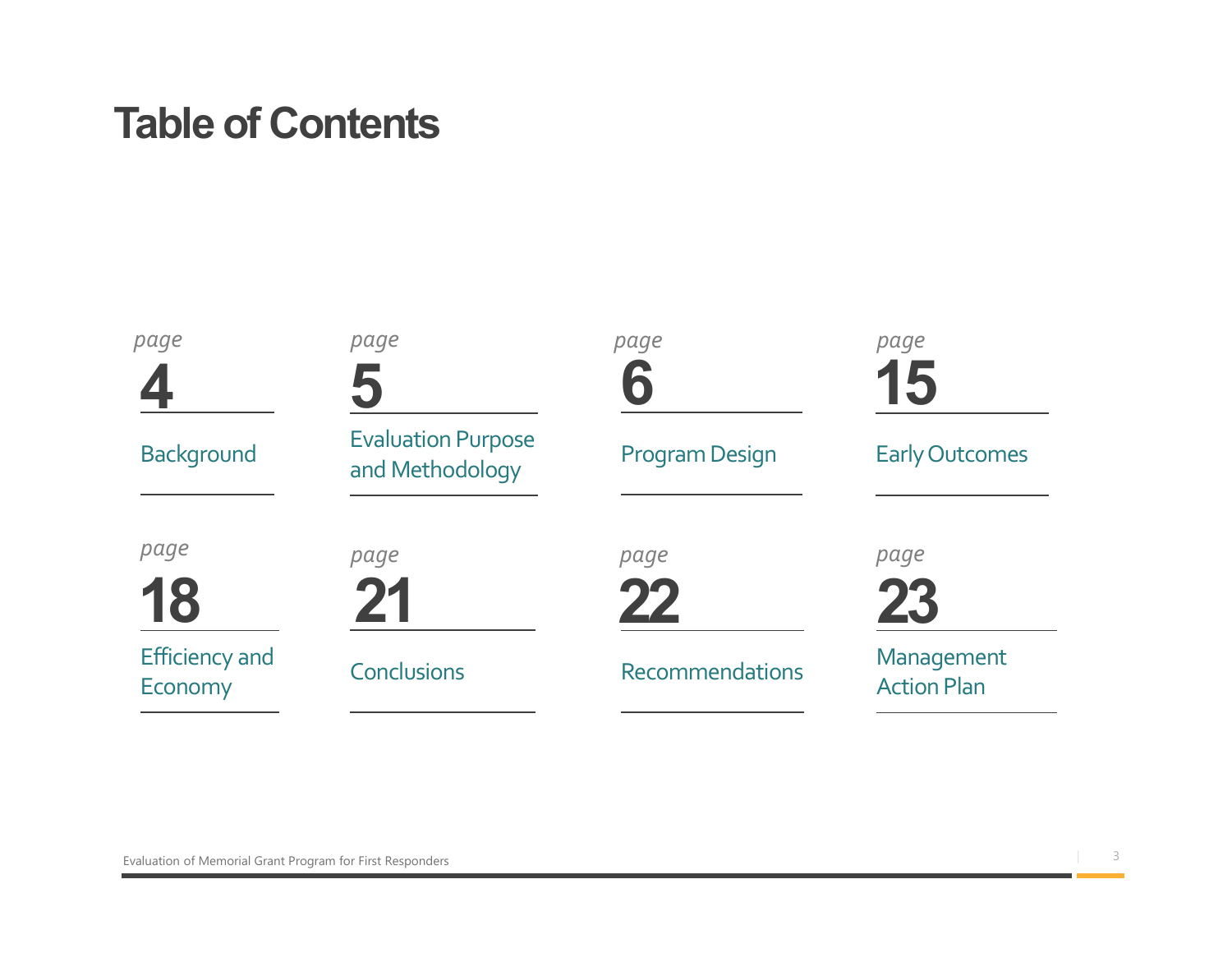## **Background**

In recognition of the critical role of first responders in protecting Canadians, the Memorial Grant Program for First Responders (MGP) provides a one-time lump sum payment to the families of first responders who have died as a result of **Examplement Acception**<br>
In recognition of the critical role of first responders in protecting Canadians, the Memorial Grant Program for First<br>
Responders (MGP) provides a one-time lump sum payment to the families of first meeting both eligibility conditions noted below.

| <b>Background</b><br>In recognition of the critical role of first responders in protecting Canadians, the Memorial Grant Program for First                                                                                                                                                                                                                                                                                                                 | Responders (MGP) provides a one-time lump sum payment to the families of first responders who have died as a result of                                                                                                                                                                                                                                                                                                                                                                                              |
|------------------------------------------------------------------------------------------------------------------------------------------------------------------------------------------------------------------------------------------------------------------------------------------------------------------------------------------------------------------------------------------------------------------------------------------------------------|---------------------------------------------------------------------------------------------------------------------------------------------------------------------------------------------------------------------------------------------------------------------------------------------------------------------------------------------------------------------------------------------------------------------------------------------------------------------------------------------------------------------|
| meeting both eligibility conditions noted below.                                                                                                                                                                                                                                                                                                                                                                                                           | their duties. The payment is free from federal tax and has a maximum value of \$300,000. Grant eligibility is dependent upon                                                                                                                                                                                                                                                                                                                                                                                        |
|                                                                                                                                                                                                                                                                                                                                                                                                                                                            | <b>Who Can Receive A Memorial Grant?</b>                                                                                                                                                                                                                                                                                                                                                                                                                                                                            |
| <b>Eligible Beneficiaries</b>                                                                                                                                                                                                                                                                                                                                                                                                                              | <b>Eligible Incidents</b>                                                                                                                                                                                                                                                                                                                                                                                                                                                                                           |
| An individual who is able to demonstrate and provide<br>evidence of a relationship to a deceased first responder.<br>For the purposes of the MGP, first responders include<br>police officers, firefighters and paramedics. This<br>definition was expanded to include correctional, parole,<br>and probation officers as of April 1, 2021.                                                                                                                | Death must be attributable to, and resulting from a fatal<br>injury, an occupational illness primarily resulting from<br>employment as a first responder, or death resulting from or<br>reasonably attributable to psychological impairment,<br>specifically suicide, based on a pre-existing diagnosis or<br>multiple separate affidavits. The date of death must be on or<br>after April 1, 2018.                                                                                                                 |
| The grant will be paid to the spouse or common-law<br>partner; if there is no surviving spouse or common-law<br>partner, to a surviving child or children divided in equal<br>amounts; if there is no surviving child, to a surviving<br>parent or parents divided in equal amounts; if there is no<br>surviving parent, to a surviving sibling or siblings divided<br>in equal amounts; or if there is no surviving sibling, to<br>the deceased's estate. | The grant will not be paid if the fatal injury was caused by<br>the intentional misconduct of the first responder or the<br>deceased's intention to bring about their death, except in<br>cases of psychological impairment (i.e., suicide); if the first<br>responder was voluntarily impaired at the time of their fatal<br>injury, except in cases of psychological impairment (i.e.,<br>suicide); or if the first responder was not performing their<br>duties in good faith at the time of their fatal injury. |
|                                                                                                                                                                                                                                                                                                                                                                                                                                                            |                                                                                                                                                                                                                                                                                                                                                                                                                                                                                                                     |

The program's five-year budget is \$117.4M for fiscal years 2018-19 to 2022-23, which includes funding for 72 annual grant payments of \$300,000, as well as program operating costs.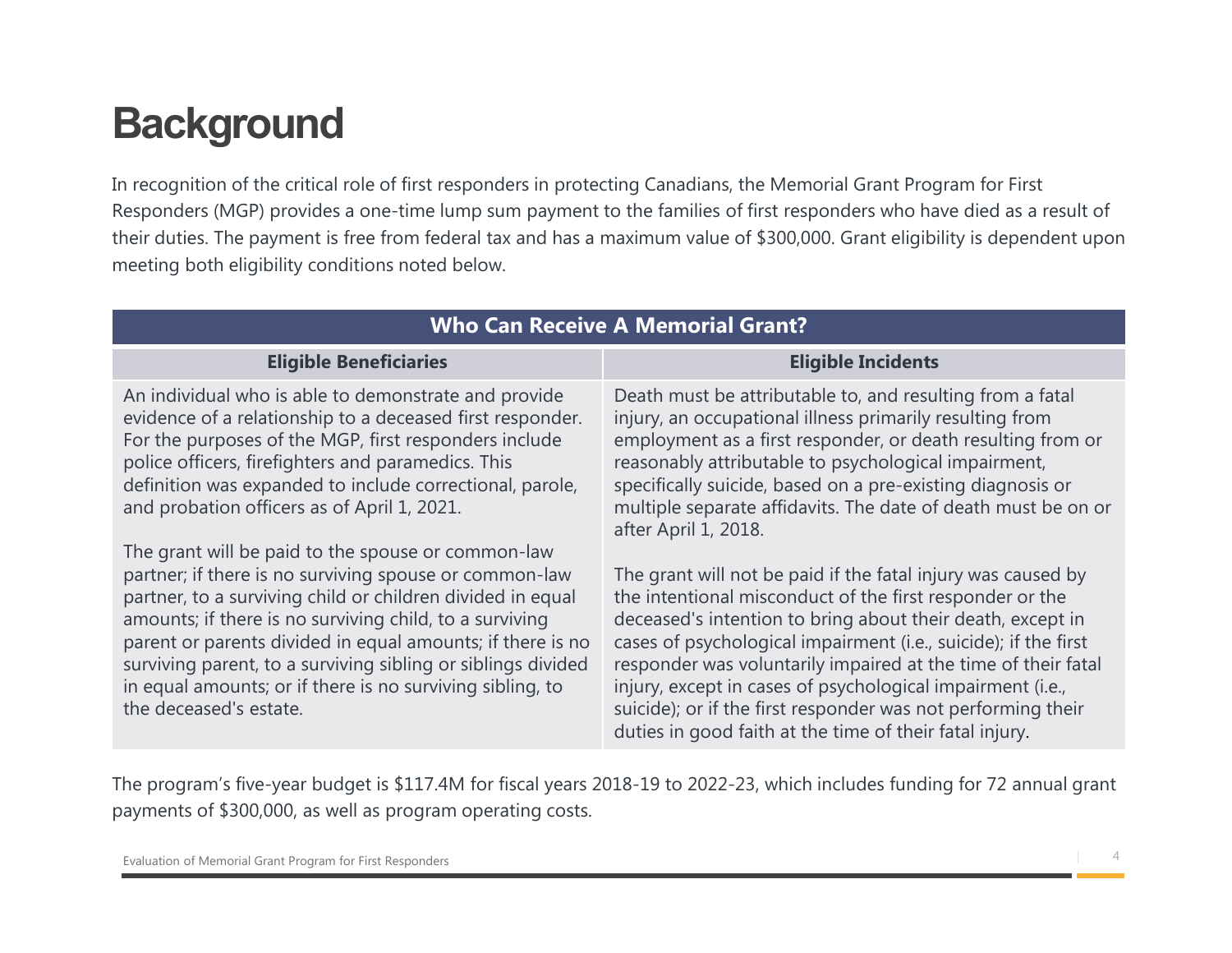## Evaluation Purpose and Methodology

**aluation Purpose and Methodology**<br>The purpose of the evaluation was to assess the implementation of the program, including its design, early<br>outcomes, and efficiency and economy. The evaluation covered the three-year peri outcomes, and efficiency and economy. The evaluation covered the three-year period from fiscal year 2018-19 to 2020-21, the timeline of which does not include the expansion of the program to include correctional, parole and probation officers. Multiple lines of evidence were collected and analyzed to ensure triangulation of findings.



Thirty-six interviews were conducted with Public Safety Canada (PS) personnel, Raymond Chabot Grant Thornton Consulting Inc. (RCGT) representatives, representatives of provinces and territories (PTs) that did and did not sign memoranda of agreement (MOA), and representatives of organizations and associations that represent first responders (including paramedics, firefighters, police officers, and correctional, parole, and probation officers).

#### Limitations

Key Informant Interviews (a) Bocument, Literature, and Performance Data Review



Program policies and procedures, business processes, communication documents, planning documents, and meeting summaries were reviewed, as well as performance data like website analytics, service standards data, and application statistics. The evaluation also included a scan of similar initiatives and a review of research and literature pertaining to Canadian line of duty deaths.

The program cycle was not yet complete at the time of the evaluation. Therefore, the evaluation does not include full results on program performance. Additionally, it was not possible to reach representatives in three jurisdictions for interviews, therefore the perspectives and experiences of these jurisdictions may not be fully captured.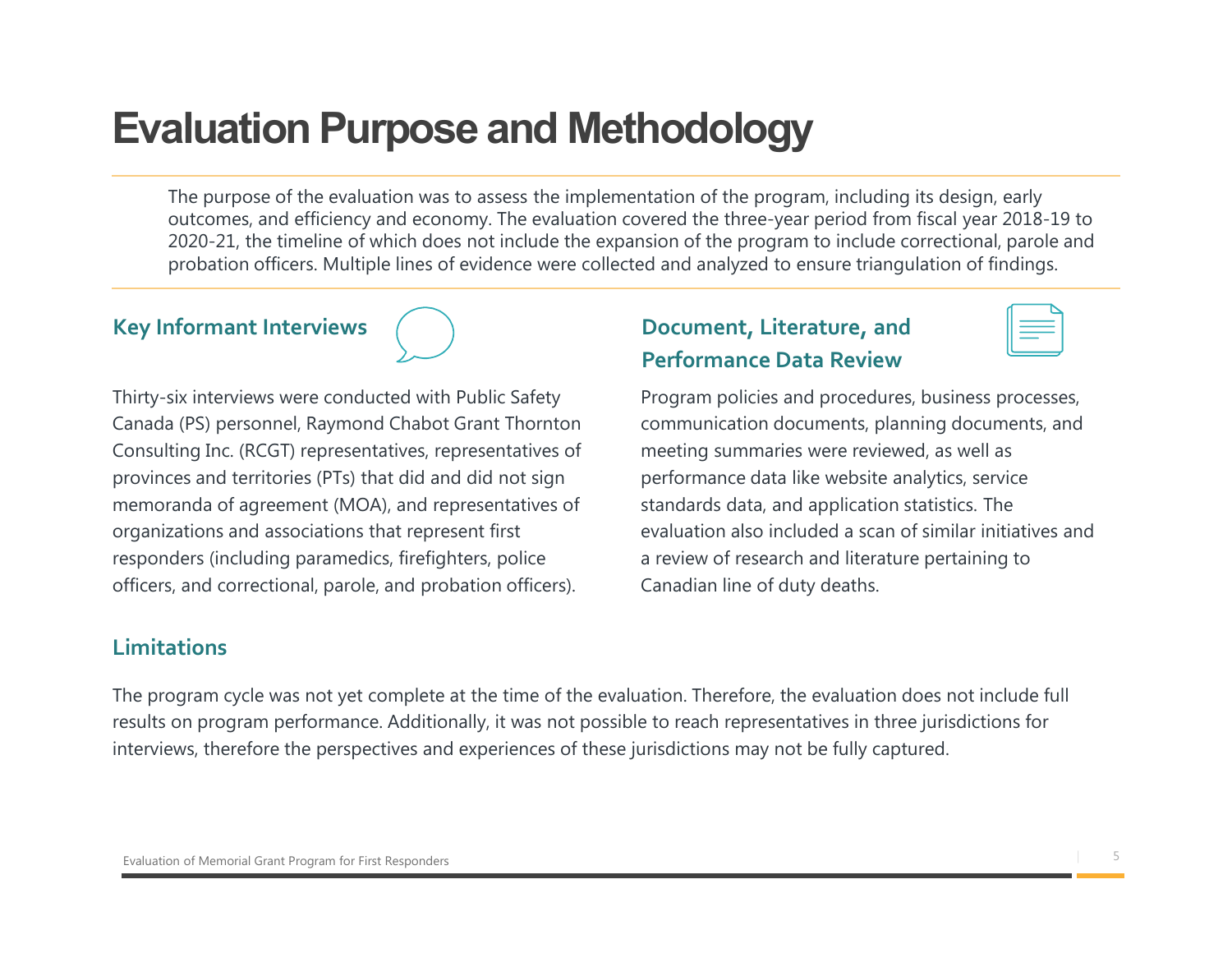### Validity of Design Premises and Assumptions

mechanisms that provide financial recognition to families of fallen first responders.

Finding: There is a strong rationale for the program and its specific design. The program addresses gaps in existing<br>Finding: There is a strong rationale for the program and its specific design. The program addresses gaps The MGP was developed to recognize the service and sacrifice of first responders and their family members. It was designed to fill previous gaps and has provided a level of equity across the country.

As it is a national program, it provides a consistent approach for recognition regardless of the class of first responder or their jurisdiction. As well, the MGP provides the same financial amount regardless of the deceased first responder's circumstances (e.g., salary, years of service, etc.) and the grant mechanism allows beneficiaries to use the funds without restriction. Other existing mechanisms are often taxable and can be used to offset other benefits a family may receive (e.g., Old Age Security, the Canada Child Benefit, etc.). Memorial grants have tax-free status under the Income Tax Act and the program instituted the MOA process with PTs to try to mitigate the risk of grants being reduced by regional policies or legislation or being used to offset other benefits a family may receive.

The broad nature of the eligible beneficiaries addresses gaps with other initiatives which typically provide benefits only to surviving spouses and dependent children (i.e., under the age of 19 years). Eligible beneficiaries of the MGP include the surviving spouse, children, siblings, parents, and the deceased's estate.

The MGP incident eligibility criteria include a broad range of occupational illnesses. It also includes death as a result of psychological impairment as an eligible criterion, which acknowledges the significant impact of mental illness on first responders.

> "The overwhelming majority of [other initiatives] in Canada…don't handle suicide and mental health. From a policy perspective…acknowledging suicide is unique. It's recognizing service and sacrifice but taking it to that extra level of recognizing that the job can take its toll on mental health."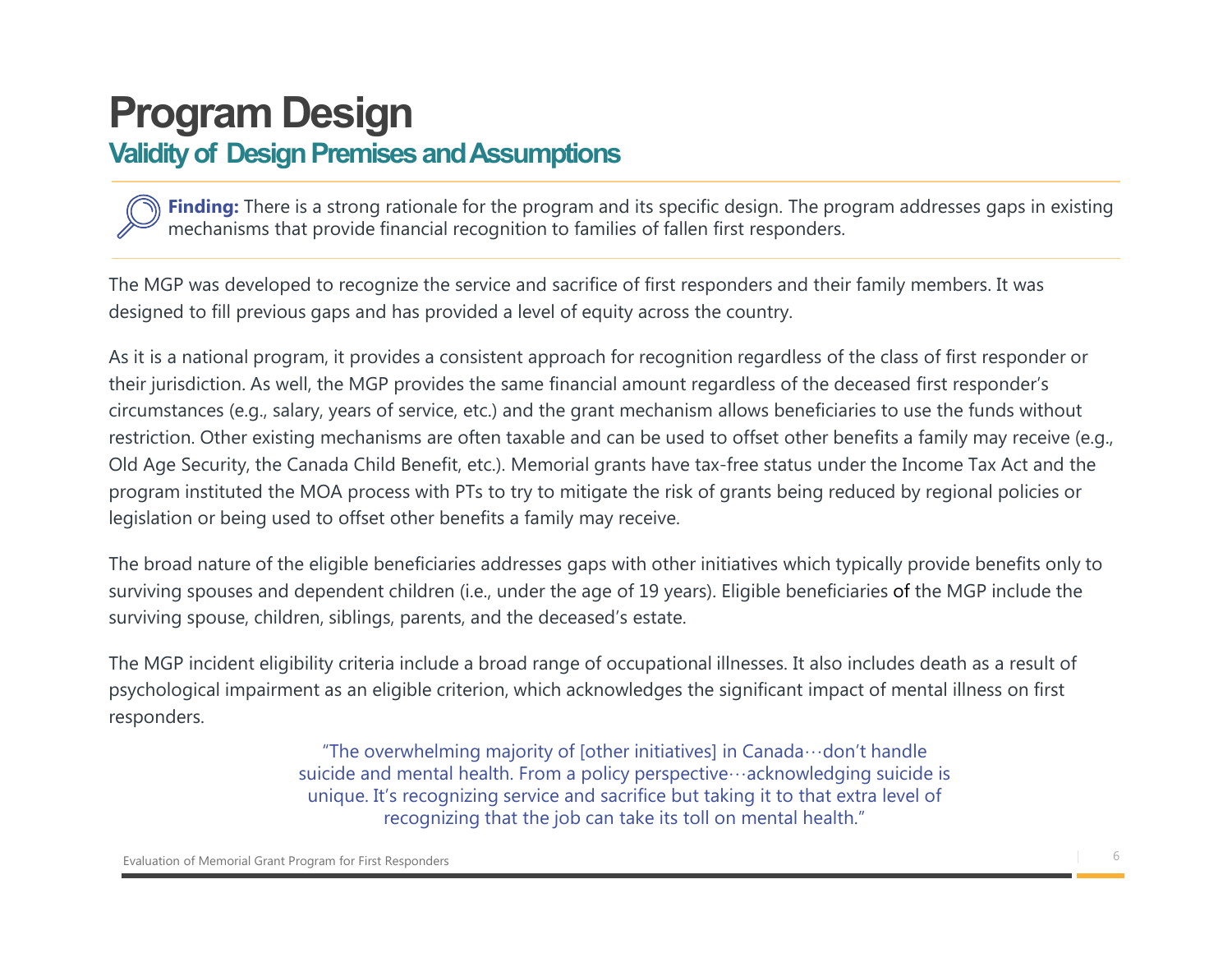### Program Design Validity of Design Premises and Assumptions

Other elements that distinguish the MGP include the following:

Grant Model - Program staff reported that the type of payment program reflected stakeholder feedback and administrative needs to provide a direct, one-

time payment to eligible beneficiaries.



Application Process - Availability of multiple options for submission of grant applications supports the program's goals around inclusivity and accessibility, as outlined in

> program documents. The program also implemented a pre-screening process to eliminate ineligible individuals from applying to the program, which internal interviewees described as an expectation management strategy.

#### Use of Third-Party Contractor –

PS contracted a third-party service provider (RCGT) to assess grant applications as the department lacked the highly specialized expertise needed to manage the type of information required of the applications. An additional benefit of using an external contractor is its arms-length status.

Grant Value - The value of the grant payment was selected to reflect recognition provided to family members of fallen first responders in other jurisdictions, and to be similar to the amount provided to family members of Canadian military personnel.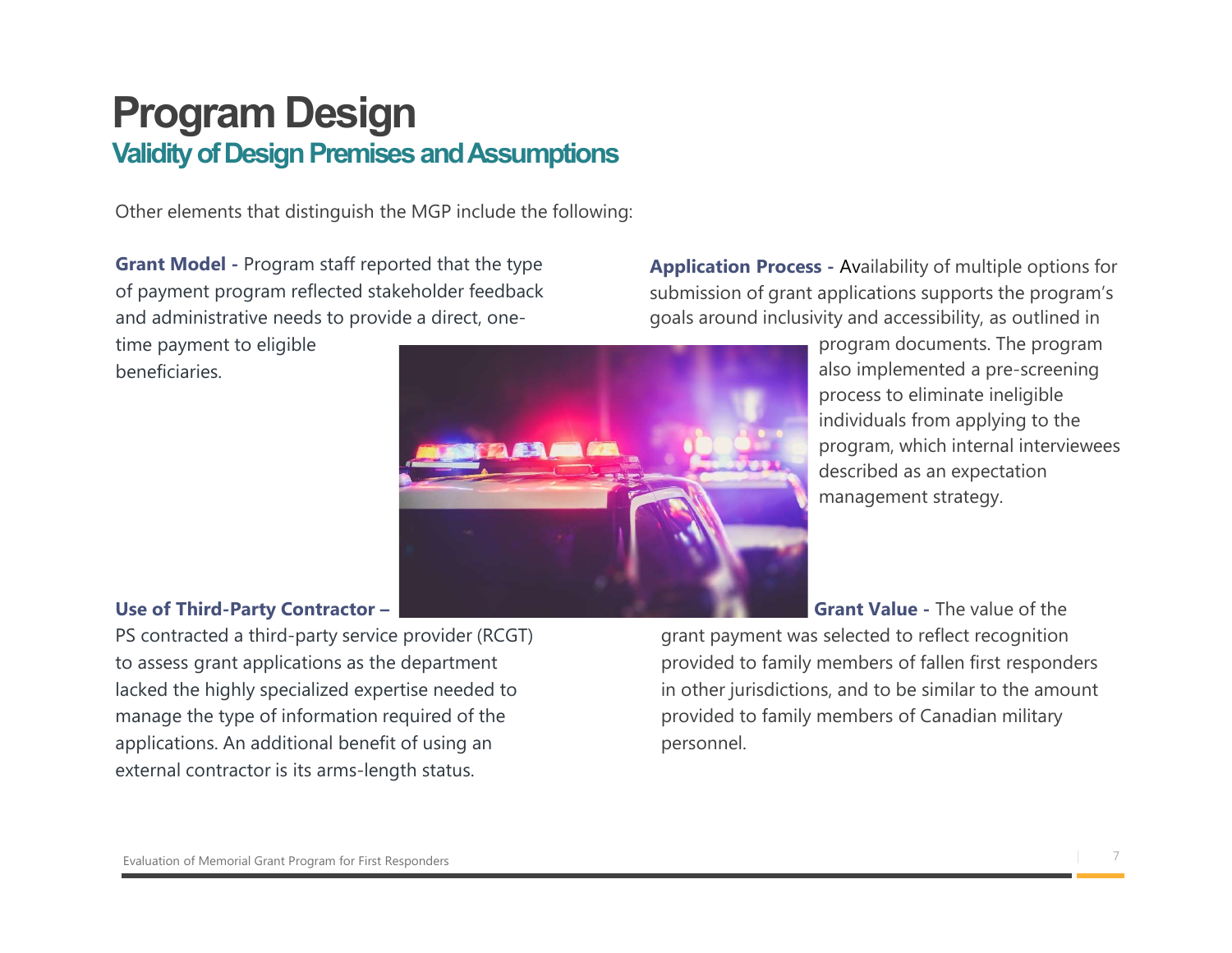#### Gender-Based Analysis Plus (GBA+)

**Schemation Constrained Schematics Plus (GBA+)**<br>Finding: While GBA+ was considered in program design, some barriers continue to exist due to limited awareness<br>amongst some underrepresented groups.<br>factors have been include amongst some underrepresented groups.

GBA+ factors have been included in the design of the MGP. For example, a brochure was developed to increase awareness of the program and was translated into seven languages, including five Indigenous languages. The program also supports applicants with a range of needs by offering multiple application formats, including by phone, email, and mail as well as a teletypewriter to support applicants that are deaf, deafened, or hard of hearing.

In the early stages of the program's development and implementation, PS conducted an engagement and outreach campaign to increase program awareness, which included travel to and engagement with individuals and organizations from rural, remote, and Indigenous communities.

No significant barriers inherent to the program's design were identified that would limit access amongst underrepresented groups. However, several interviewees expressed concern that first responders in Indigenous and rural, remote communities may have limited awareness of the program which could limit their access to grants.

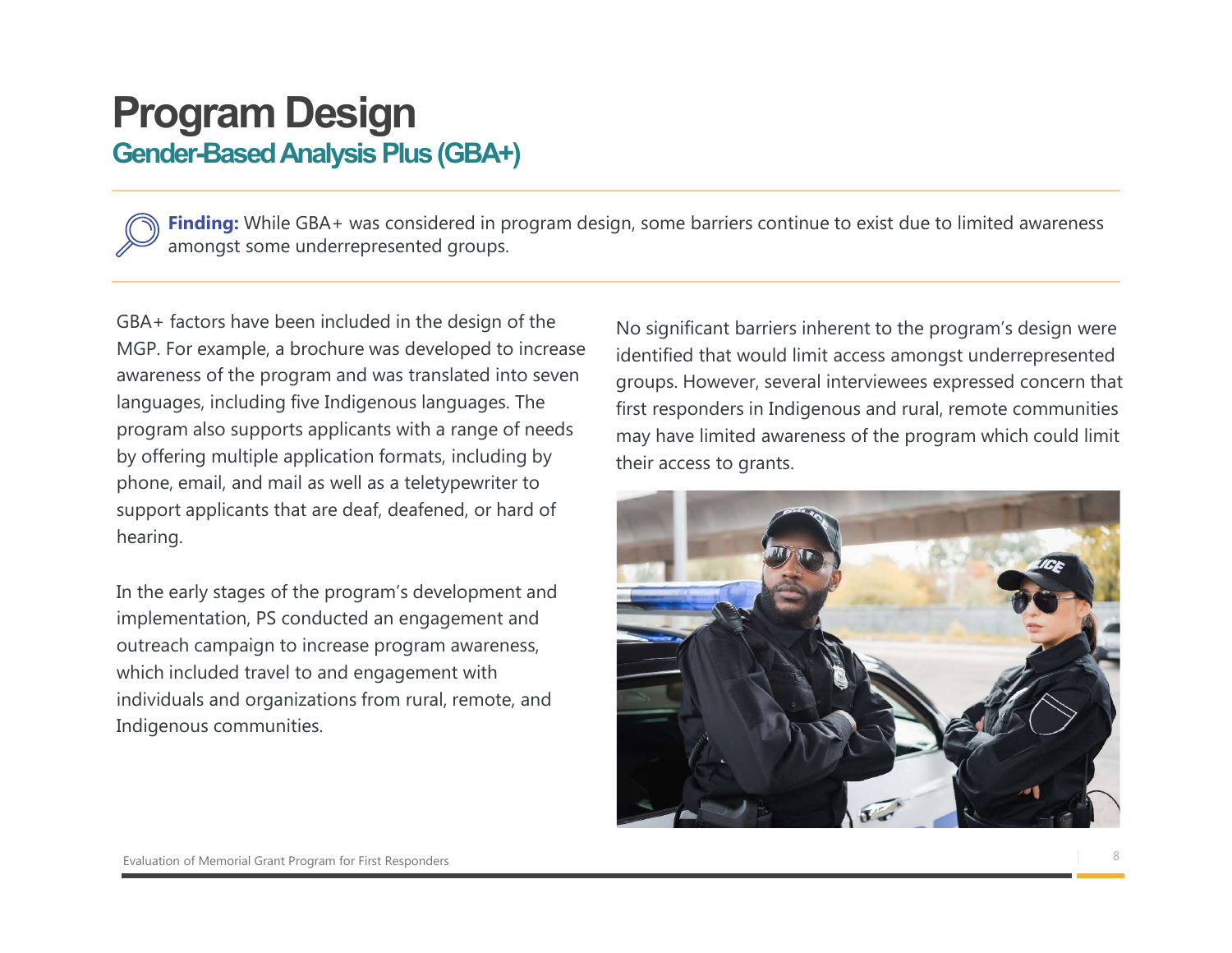### Suitability of Processes to Support Program Delivery

**Finding:** The MGP instituted numerous mechanisms to support program delivery, including privacy and security protocol and MOAs with PTs, the effectiveness of which varied.



impact and security assessment activities prior to program implementation to ensure processes were in place to safeguard applicants' personal information. Privacy considerations are highlighted to prospective applicants on the program website. These mechanisms are significant as the program stores sensitive medical information and internal interviewees reported that they were very satisfied with the privacy structure instituted.

MOA - In order to ensure grant beneficiaries are not **ivery**<br> **ivery**<br>
pport program delivery, including privacy and security<br>
iried.<br> **MOA** - In order to ensure grant beneficiaries are not<br>
negatively financially impacted by receiving a grant<br>
payment, the program implement payment, the program implemented an MOA process **ivery**<br>pport program delivery, including privacy and security<br>ried.<br>**MOA** - In order to ensure grant beneficiaries are not<br>negatively financially impacted by receiving a grant<br>payment, the program implemented an MOA proce jurisdictions agree to undertake efforts to prevent grant payments from being reduced or offset by other benefits or made taxable.

However, the MOA process was perceived to be somewhat ineffective. While a number of PS staff reported that the MOA was the only policy tool available to the program, several indicated that the non-binding nature of the agreement minimizes its utility and suggested that the administrative burden of signing an MOA prevented some jurisdictions from participating. The intent was that all PTs would sign an MOA prior to administering grants but there were four unsigned MOAs as of March 31, 2021. The lack of a signed MOA does not prevent a resident of those PTs from applying for the grant.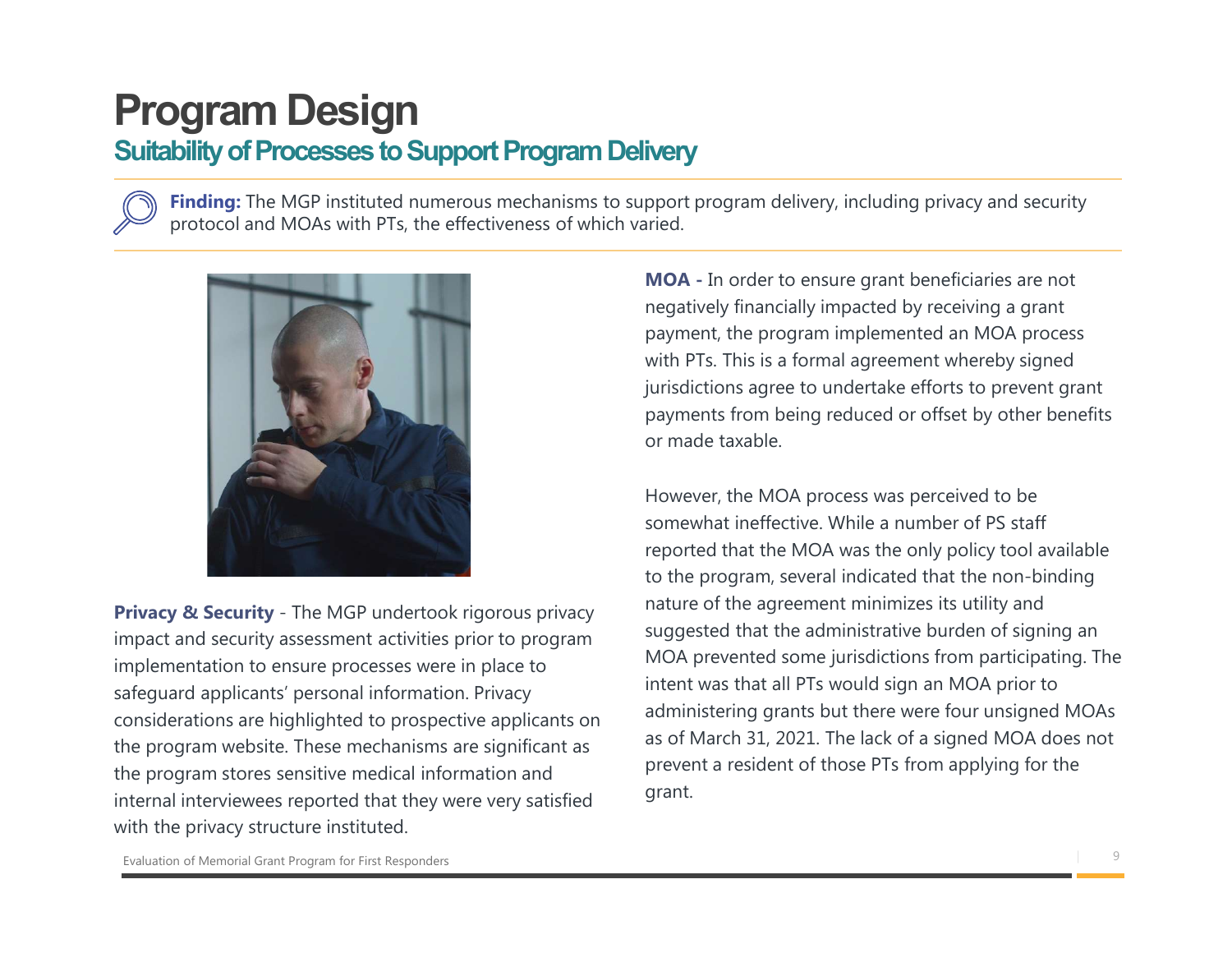### Roles and Responsibilities

Finding: There is a clear and appropriate division of roles and responsibilities between PS and RCGT.

As the third-party contractor, RCGT has overall responsibility for fielding applicant inquiries, managing applications (including receiving completed applications), collecting and reviewing information regarding application eligibility, and providing written comments regarding the assessment of applications to PS. Following RCGT's provision of application assessments, PS has final decision-making authority over the approval of applications.



The division of roles and responsibilities between RCGT and PS supports a streamlined application process whereby RCGT is the key entry point for prospective applicants. Applicants must only submit documents to and communicate with one entity to complete the application process.

PS and RCGT staff generally agreed that their respective roles and responsibilities were appropriate, understood, and being fulfilled. Several interviewees expressed that the collaboration and partnership between the two parties was working effectively to complete application processing and approvals, and some reported that the smooth program operations was an indicator of this effective working relationship. A few interviewees reported that RCGT and PS had established regular communications (e.g., weekly meetings) which had further improved the working relationship in recent months.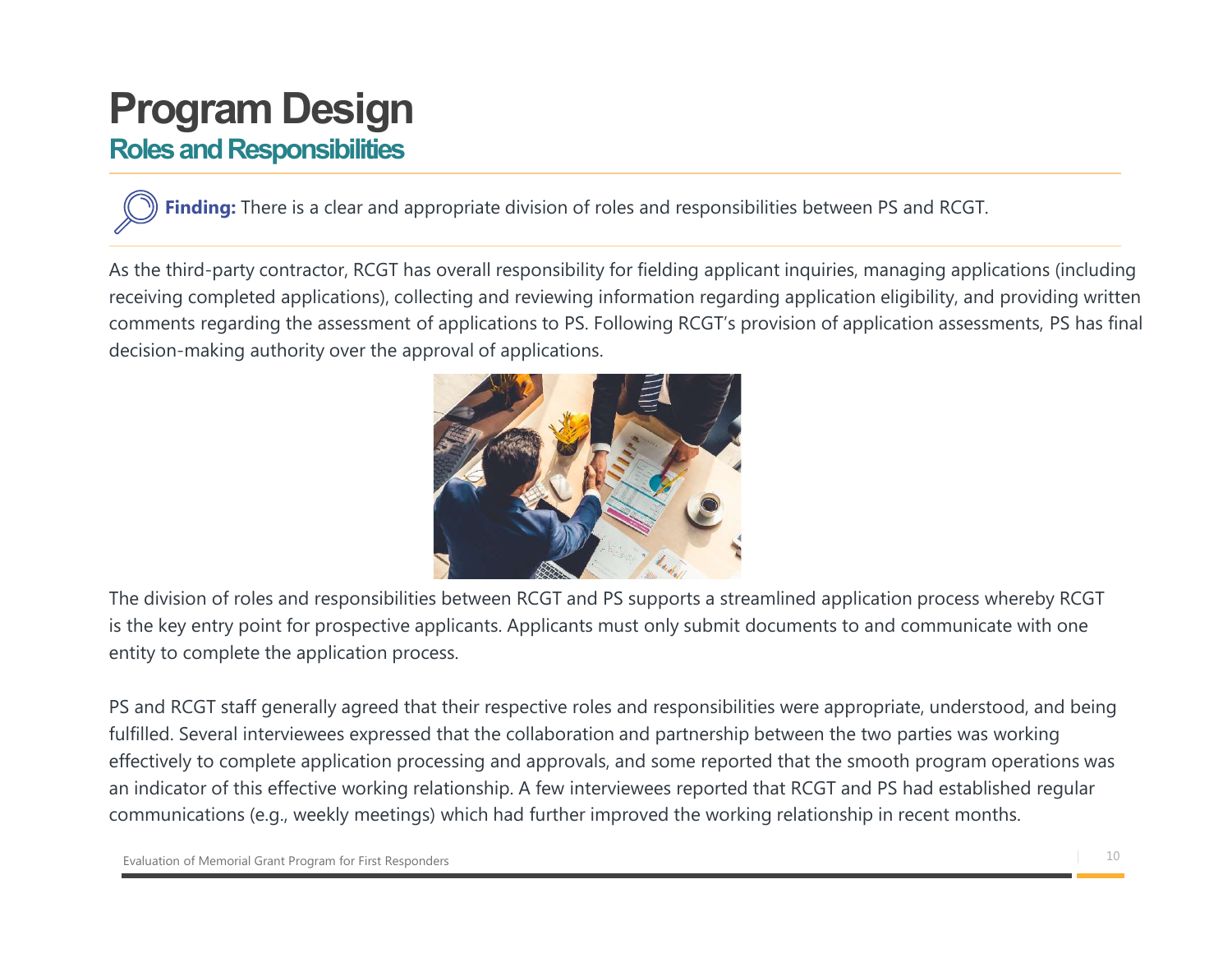### Eligibility and Flexibility

Finding: The program's eligibility criteria were generally appropriate and incorporated sufficient flexibility to<br>support the program's inclusive mandate. Some concerns were expressed that program communications could **Support The program's eligibility criteria were generally appropriate and incorporated sufficient flexibility to support the program's inclusive mandate. Some concerns were expressed that program communications could incl** include additional details on incident eligibility relating to occupational illness.

The program's applicant eligibility criteria reflect commonly referenced classes of first responders as well as evidence regarding high and/or increasing rates of line-of-duty deaths amongst Canadian police officers, paramedics, firefighters, correctional, parole, and probation officers. Most interviewees indicated that the applicant eligibility criteria were appropriate and several commented that there were no gaps. A few interviewees described the flexible terms and conditions as inclusive of a broad range of applicants (e.g., individuals in small communities that fulfill the role of first responders and volunteer first responders). However, a few interviewees expressed concerns regarding the expansiveness of the criteria (e.g., inclusion of the estate as an eligible beneficiary) and questioned whether it dilutes the intent of the program. Additionally, several representatives of first responder organizations expressed disappointment that the criteria excluded some sworn peace officers and deaths prior to April 1, 2018.

The incident eligibility criteria align to the most common causes of death amongst the eligible classes of first responders. Most interviewees indicated that the incident eligibility criteria were appropriate, and many expressed significant satisfaction with the inclusion of suicide in the incident eligibility criteria. While many interviewees were pleased with the program's recognition of mental illness in first responders, several indicated that the burden of proof for suicide may be difficult for some applicants to obtain. Several interviewees also reported that the terms and conditions could include more specific details and clearer communications, for example regarding the years of service required to qualify for the benefits, the types of cancers and other illnesses that are eligible, and whether a Workers' Compensation decision is required prior to applying for the MGP.

"If [PS] would just be more specific [about eligible occupational illnesses] that would help provide more information. Just be upfront from the beginning rather than having families getting excited about benefits but then don't qualify."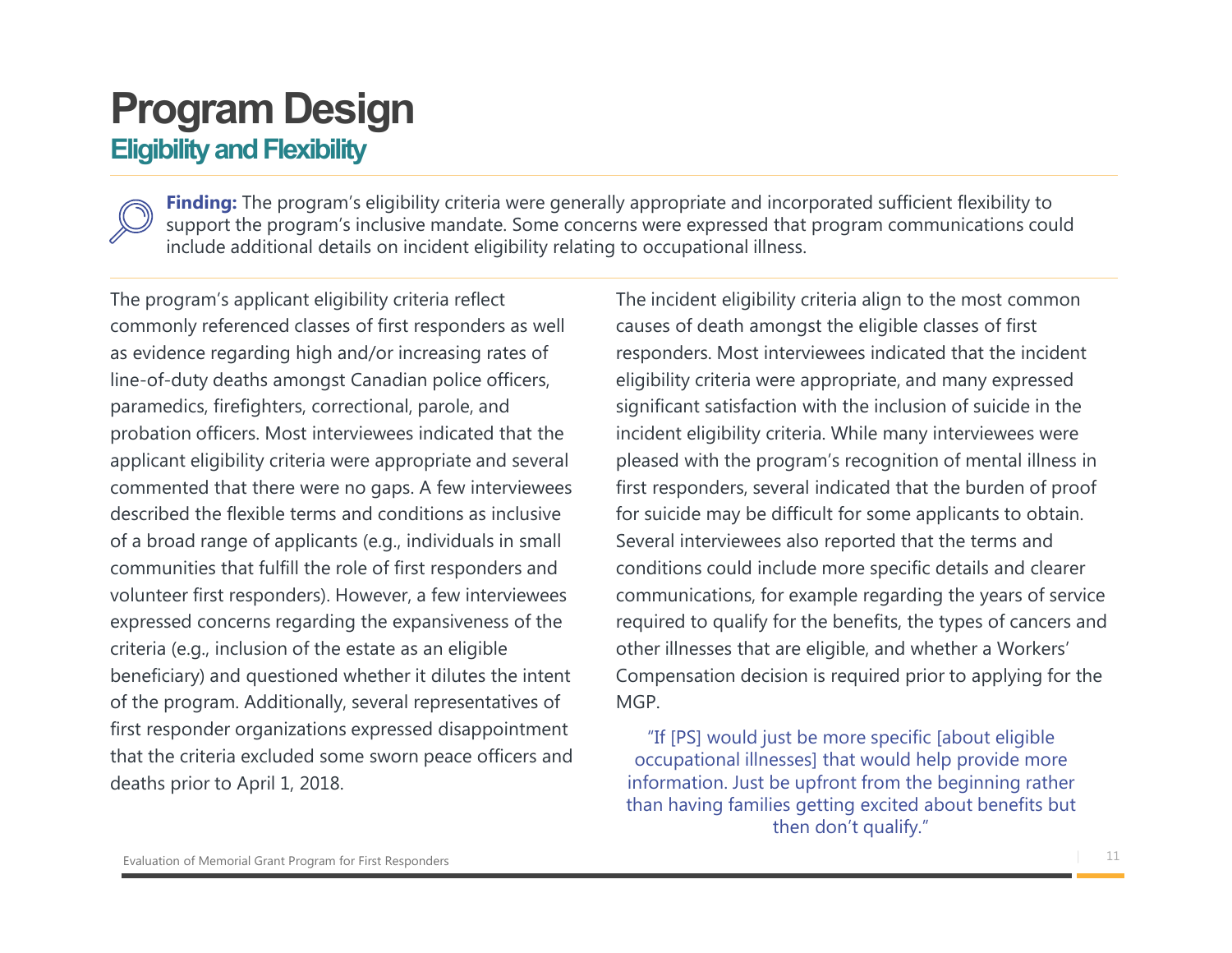#### Suitability of Application Process

created barriers to access amongst some stakeholder groups.

**System Design**<br> **System**<br> **Finding:** The application process is clearly described and includes reasonable flexibility, but limited awareness<br>
created barriers to access amongst some stakeholder groups.<br>
poplication proces The application process is broadly described on the MGP website, including how to initiate an application and a high-level description of documents required. Additional details are available in the terms and conditions outlined on the PS website and in the MGP awareness brochure. Documentary evidence requirements appear reasonable and appropriate for a broad range of applicants. They are also comparable to the requirements of other similar initiatives. The program also implemented a pre-screening process to ensure that prospective applicants are eligible prior to completing the application process.

Flexibility - The program provides some flexibility in the documentary evidence required. The flexibility in the requirements for suicide-related deaths is particularly significant given the complexities surrounding posttraumatic stress injuries (PTSI).

Service Standards - The program's service standards are to communicate a funding decision within 30 weeks of an application submission and issue a payment within 30 business days of receiving all required documentation. The program met both service standards 100% of the time in 2018-19 and 2019-20.

Awareness - Many external interviewees indicated that limited awareness of the program prevents some families from utilizing it, particularly family members of volunteer first responders and first responders in smaller jurisdictions (e.g., small provinces and territories and rural, remote communities). Some external interviewees suggested that increasing the availability of information and communications to first responder organizations and families could help to address access barriers related to limited awareness.

"There hasn't been a whole lot of information released to us on the program or how it works. We know we are included but the process and how it works hasn't been communicated to us. We have one member that fits into the category, but we are unaware of how [the] family would make the application."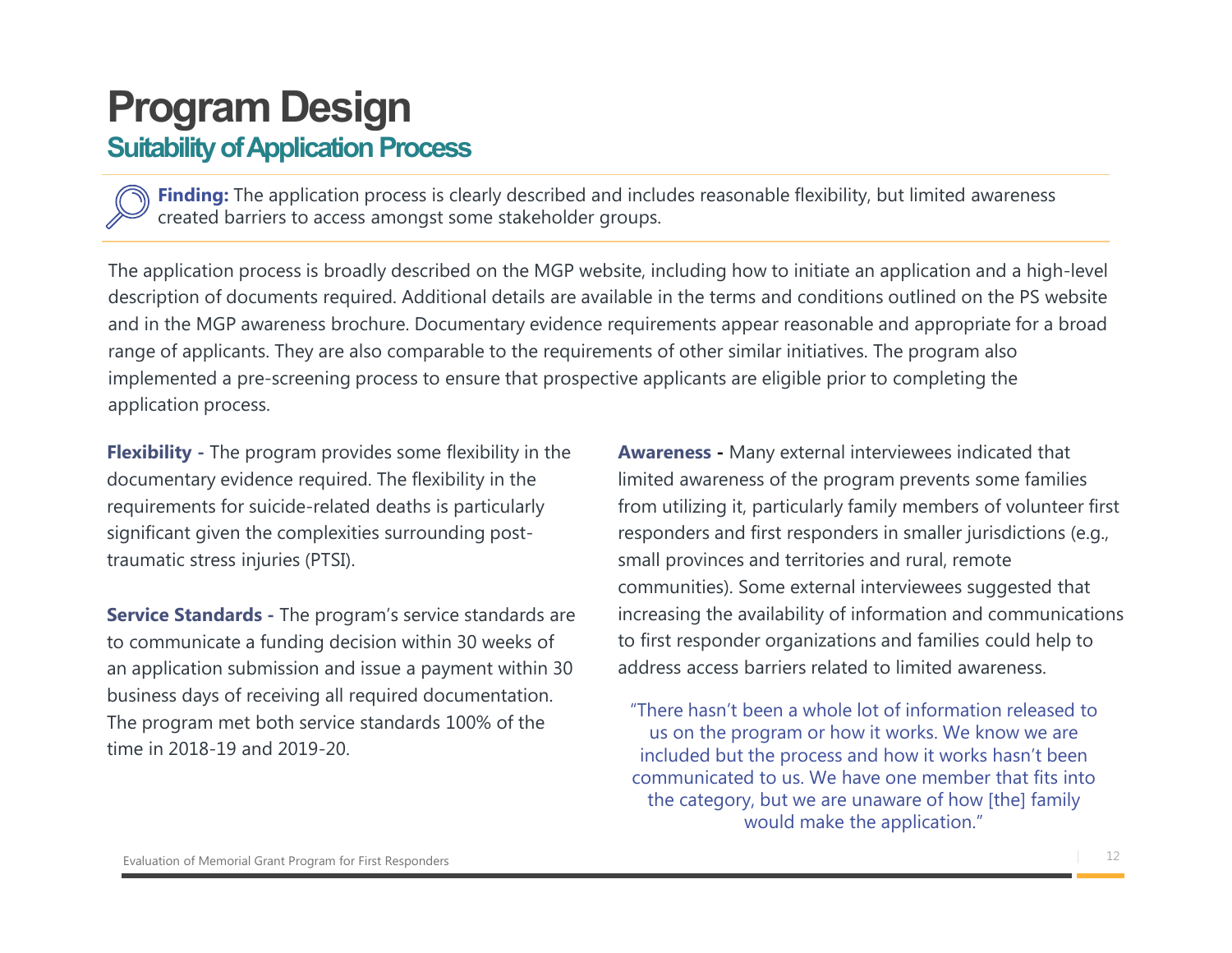### Program Design Sufficiency of Program Communications

Finding: Internal communications processes and the nature and extent of communications with applicants and beneficiaries is sufficient, but engagement with external stakeholder groups could be improved.

Throughout the application assessment process, RCGT and PS maintain ongoing communications to fulfill their established roles as outlined in program process mapping documents. Internal interviewees were very satisfied with the level and nature of communications between PS and RCGT, noting that the two parties have established frequent and regular communications that have improved their relationship over time.

Communications efforts were made during program development to engage external stakeholder groups, but more targeted outreach may be needed to specific groups (e.g., paramedics and first responders in Quebec). Several external interviewees indicated that they had had little to no interaction with the MGP and that PS could undertake greater efforts to establish and maintain connections and communications with key stakeholder groups that have limited resources to seek out services and supports (e.g., volunteer first responders).

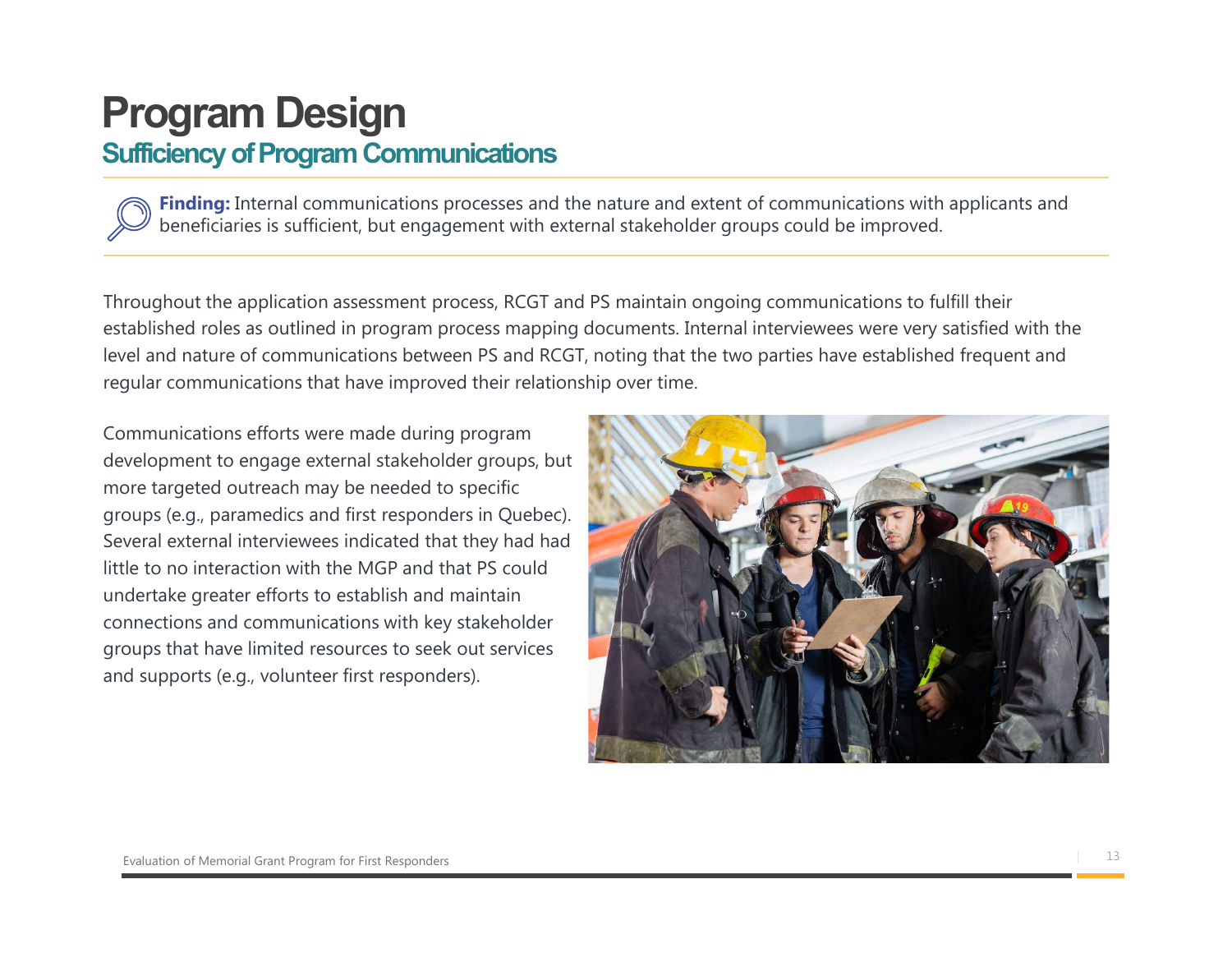### Program Design Sufficiency of Program Communications

Interviewee suggestions for communication strategies and approaches included yearly or twice-yearly emails/notifications to external stakeholders regarding the existence of the program and using non-digital communications methods, such as posters that can be placed in common areas of first responder facilities (e.g., bulletin boards), cards and brochures that can be included in orientation packages, and information pamphlets that can be passed along to family members.

> "PS has done a good job of advertising on their website, but if they could reach out to stakeholders on an evergreen basis to remind people how to access the program that might be helpful."

RCGT maintains continuous communications with applicants throughout the application process via telephone or mail, depending on the preference of the applicant. Communications are supported by templates and scripts that are tailored to various circumstances (e.g., out of country beneficiaries or beneficiaries in Quebec). Several interviewees were satisfied with the level and nature of communications to beneficiaries and unsuccessful applicants, identifying a high level of customer service provided by RCGT, as well as generally quick turnaround times in communications and application processing. Some interviewees indicated that there could be more upfront communications regarding eligibility criteria, including more specific information on eligible occupational illnesses.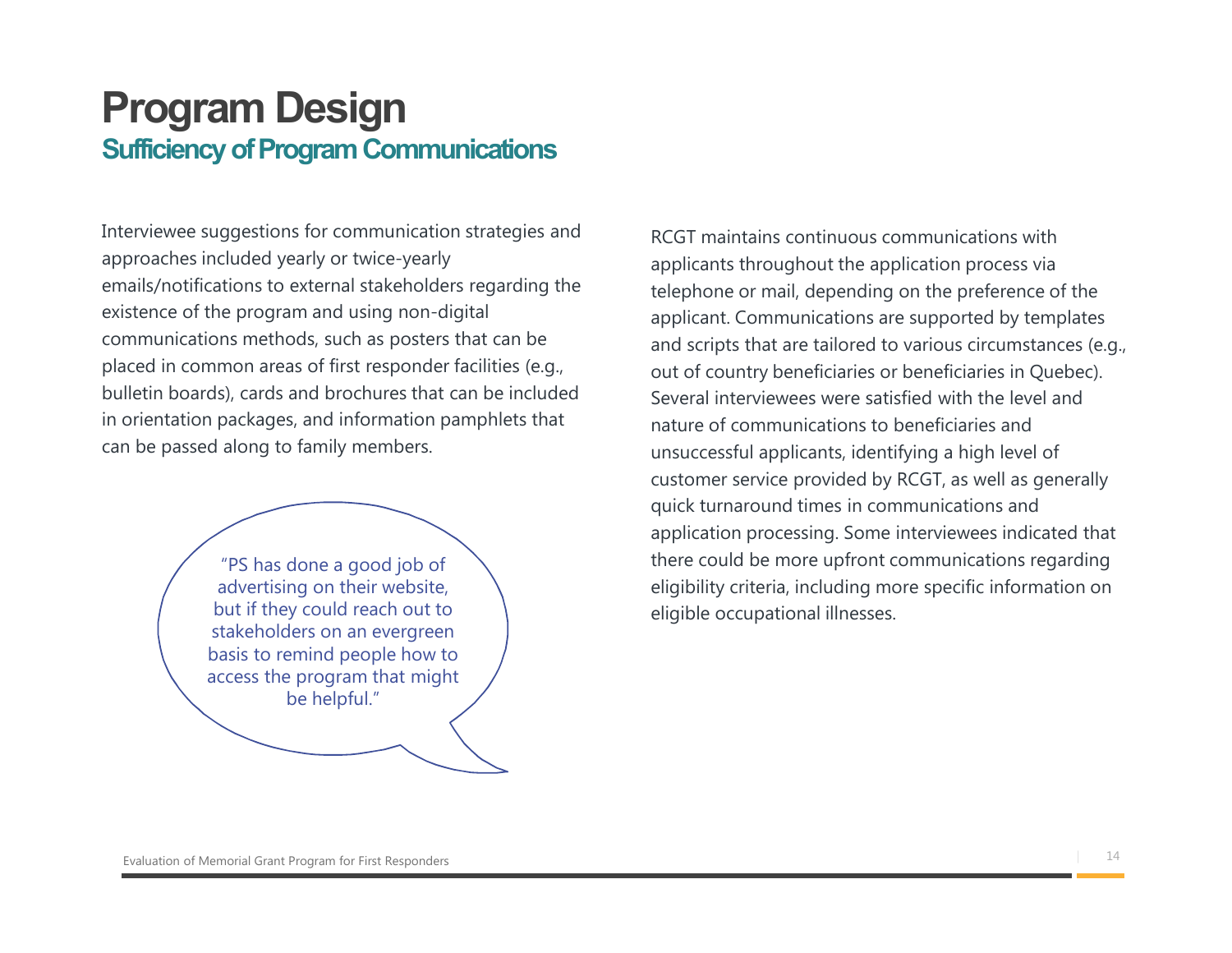## Early Outcomes

#### Implementation of Planned Activities

**Finding:** Despite some initial delays, key program activities have been implemented and the program is on track to achieve its expected results. Best practices and facilitators of program performance include sufficient resources and early outreach. Limited broader awareness of the program constrained the achievement of outcomes.

As of April 2019, the program was fully operational in terms of its three key pillars: service provider (i.e., RCGT) management, policy development, and program administration. There were some notable deviations from the planned implementation, including delayed onboarding of RCGT and limited uptake of MOAs across PT<sub>s</sub>



One of the key early barriers to program implementation was the difficulty securing a suitable third-party service provider, which was addressed through targeted outreach to pre-qualified bidders. Implementation of MOAs was limited by the perceived redundancy of the policy tool due to its non-binding nature. Additionally, some PTs indicated that significant administrative effort was required of the MOA, which prevented some from being signed. One of the key early barriers to program implementation<br>was the difficulty securing a suitable third-party service<br>provider, which was addressed through targeted outreach<br>to pre-qualified bidders. Implementation of MOAs wa was the difficulty securing a suitable third-party service<br>provider, which was addressed through targeted outreach<br>to pre-qualified bidders. Implementation of MOAs was<br>limited by the perceived redundancy of the policy tool

While the program had planned to administer 72 grants per year, it paid just 25 in 2018-19 and 44 in 2019-20. important to note that there is no time restriction on the remain eligible.

| 15 Evaluation of Memorial Grant Program for First Responders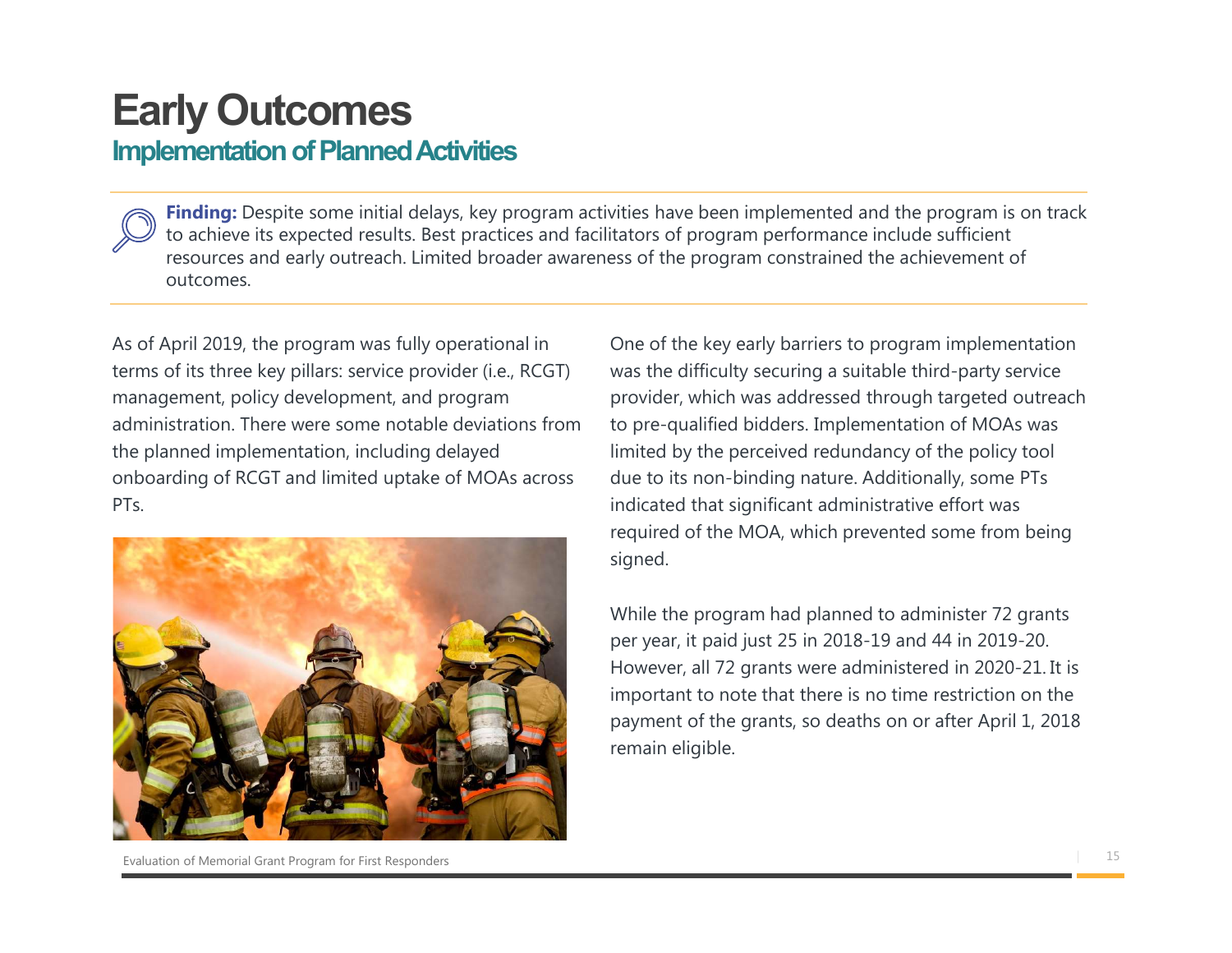### Early Outcomes Progress Towards Expected Results



**Program Awareness** - Interviewees were generally familiar with the MGP, but several indicated that there was limited broader awareness of the program. Specifically, they reported that awareness varies across regions and first responder groups and indicated that PS could undertake efforts to increase awareness, particularly for paramedics and first responders with limited resources to seek out services and benefits (e.g., first responders in smaller jurisdictions, volunteer first responders, and Indigenous first responders). Suggested methods for increasing awareness included, but were not limited to, ongoing outreach to stakeholder groups to remind and/or inform them of the program, leveraging online methods (e.g., webinars), and distributing print advertisements and communications (e.g., magazine advertisements, brochures and posters for organizations and associations, etc.).



**Program Management** - The program was generally well-managed and becoming better established, as evidenced through the maintenance of relatively low administrative costs (7%), achievement of service standards in 2018-19 and 2019-20, and positive stakeholder perceptions of the program.



Grant Administration - Stakeholders did not perceive there to be any significant barriers for eligible beneficiaries to receive a grant in recognition of a service-related death. A majority of grants were paid to family members of fallen firefighters, followed by police officers and paramedics. On December 21, 2020, PS announced the expansion of the MGP to include the beneficiaries of correctional, parole and probation officers. As of March 2021, no grant payments had been issued for correctional, parole and probation officers as they were not yet eligible to apply until April 1, 2021. As of March 2021, most applications were from Ontario, British Columbia, Alberta, and Quebec.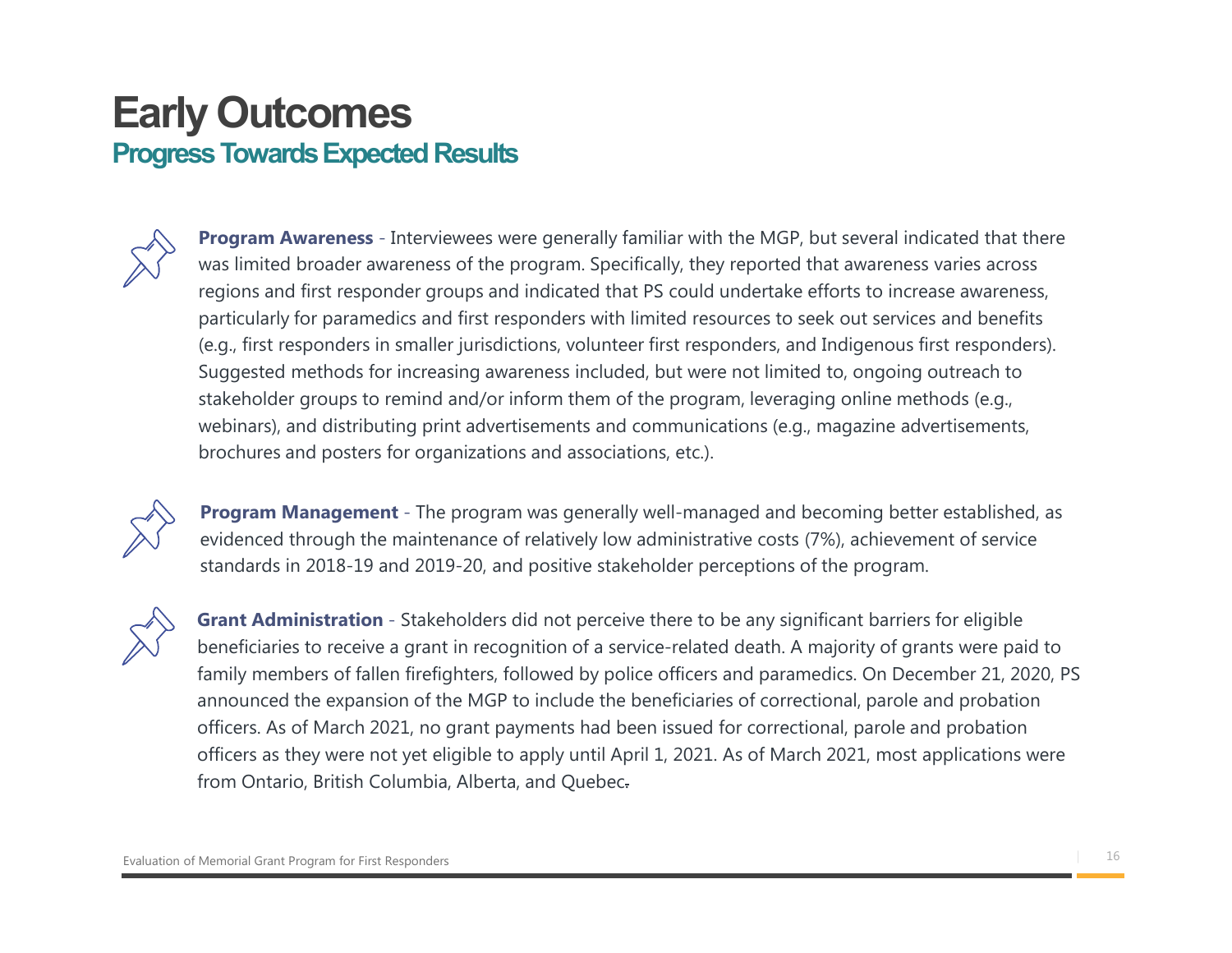### Early Outcomes Lessons Learned

Few unintended consequences (positive or negative) were associated with the MGP. However, some interviewees highlighted the emotional toll on individuals and families that are not eligible for the program, as well as the potential negative impact of the grant on family dynamics particularly when there are familial disagreements over the priority order of eligible beneficiaries.

A best practice that facilitated program implementation and delivery was the strong working relationship and partnership between RCGT and PS. Additionally, having sufficient resources for early engagement and outreach

activities helped to establish some initial awareness of the program, and the robust privacy structure in place effectively safeguarded applicant information and streamlined application processing. Factors that constrained the program's achievement of outcomes included delays in contracting RCGT, the inability to process some grant applications in a timely manner as a result of COVID-19 public health restrictions, and limited program awareness which constrained overall uptake of the program in 2018-19 and 2019-20. Some



interviewees also identified human resource issues that constrained the program's performance, including limited full time equivalents (FTEs) to operate the program as planned and the transfer of the MGP to another branch within PS which resulted in the transfer of unfilled FTEs and a loss of

corporate knowledge.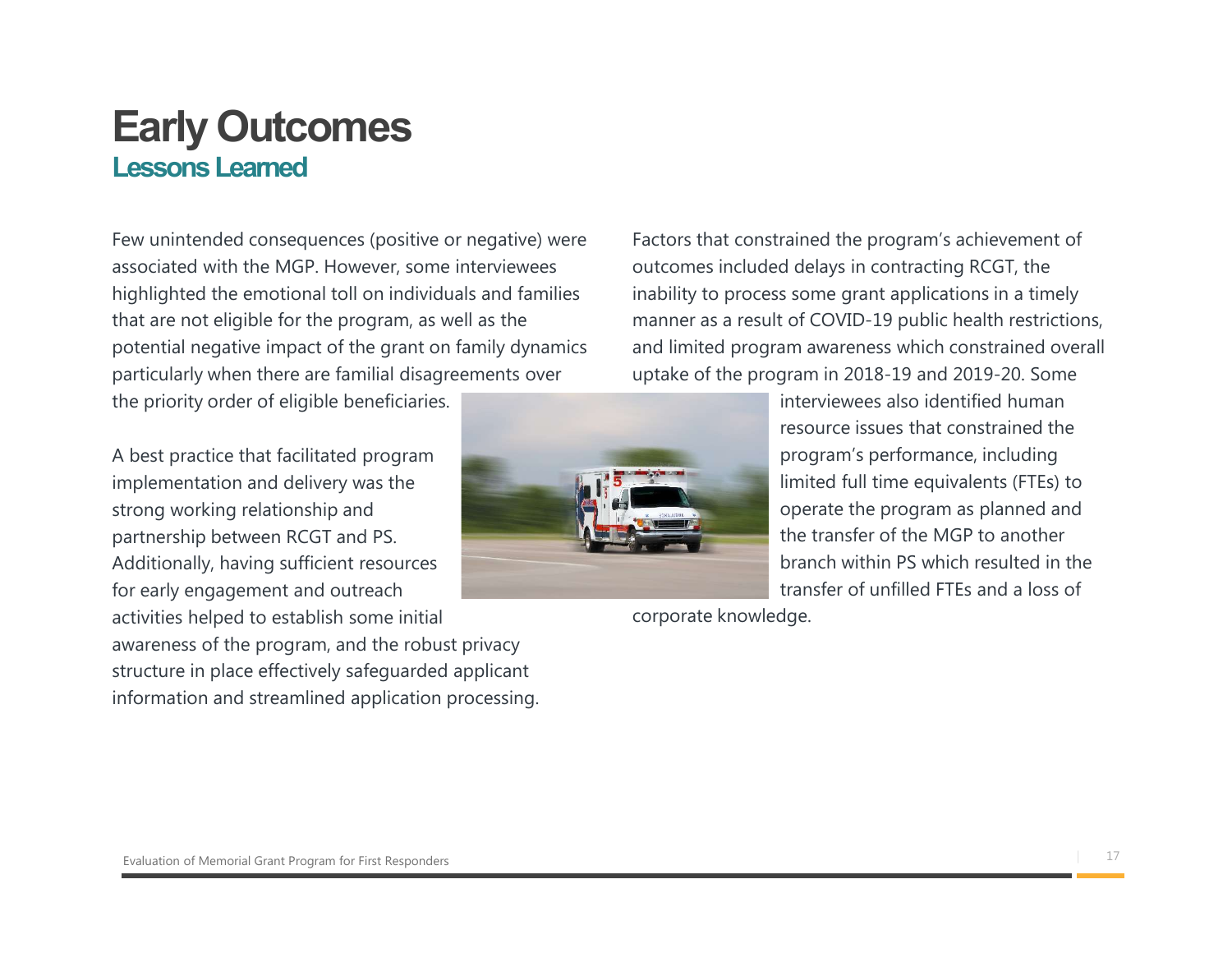## Efficiency and Economy

### Use of Planned Program Resources

**Finding:** While the MGP utilized significantly less of its budget than planned in 2018-19 and 2019-20, its funding Ciency and Economy<br>
of Planned Program Resources<br>
Finding: While the MGP utilized significantly less of its budget than planned in 2018-19 and 2019-20, its funding<br>
was fully expended in 2020-21. The program was economical could be improved. Although a robust performance measurement strategy was developed, it was not formally implemented.

The MGP used just over one third (35%) of its available budget in 2018-19, which increased to 62% in 2019-20. The significant variance in use of funds was primarily attributable to the delayed program implementation due to third-party **Efficiency and Economy**<br>Use of Planned Program Resources<br> **Finding:** While the MGP utilized significantly less of its budget than planned in 2018-19 and 2019-20, its funding<br>
could be improved in 2020-21. The program was due to the impacts of COVID-19 public health restrictions. However, the 10 lapsed grant payments were paid in 2020-21. Staff turnover also contributed to lower-than-planned operational expenditures. 2018-19 Evaluation 19 2018-19 and 2019-20, its funding<br>
2019-20, its funding<br>
2019-20, its funding<br>
2019-20 commance measurement strategy was developed, it was not formally<br>
2019-20 commance measurement strategy was develo MGP utilized significantly less of its budget than planned in 2018-19 and 2019-20, its funding<br>
in 2020-21. The program was economically delivered but there are areas in which efficiency<br>
Although a robust performance meas In 2020-21. The program was economically delivered but there are areas in which efficiency<br>Although a robust performance measurement strategy was developed, it was not formally<br>
ne third (35%) of its available budget in 2 me third (35%) of its available budget in 2018-19, which increased to 62% in 2019-20. The<br>
of funds was primarily attributable to the delayed program implementation due to third-party<br>
uptake of the program in 2018-19 and me third (35%) of its available budget in 2018-19, which increased to 62% in 2019-20. The<br>
of funds was primarily attributable to the delayed program implementation due to third-party<br>
uptake of the program in 2018-19 and

|               | 2018-19   | 2019-20    | 2020-21       |
|---------------|-----------|------------|---------------|
| <b>Budget</b> | \$23.6M   | \$23.5M    | \$23.4M       |
| <b>Actual</b> | \$8.2M    | \$14.7M    | \$22.7M       |
| Variance (\$) | $-$15.4M$ | $-$ \$8.9M | $-$ \$689 $k$ |
| Variance (%)  | $-65%$    | -38%       | $-3%$         |

#### Variance in Program Expenditures, 2018-19 to 2020-21

The program expended the full budget for contribution funds (i.e., memorial grants) for the 2020-21 fiscal year and lapsed a small percentage relating to operating expenditures. The program does not anticipate lapsing funds in future years. In fact, with the addition of correctional, parole and probation officers, there is a possibility of over 72 applications in a year, which may exceed the current budget allocation.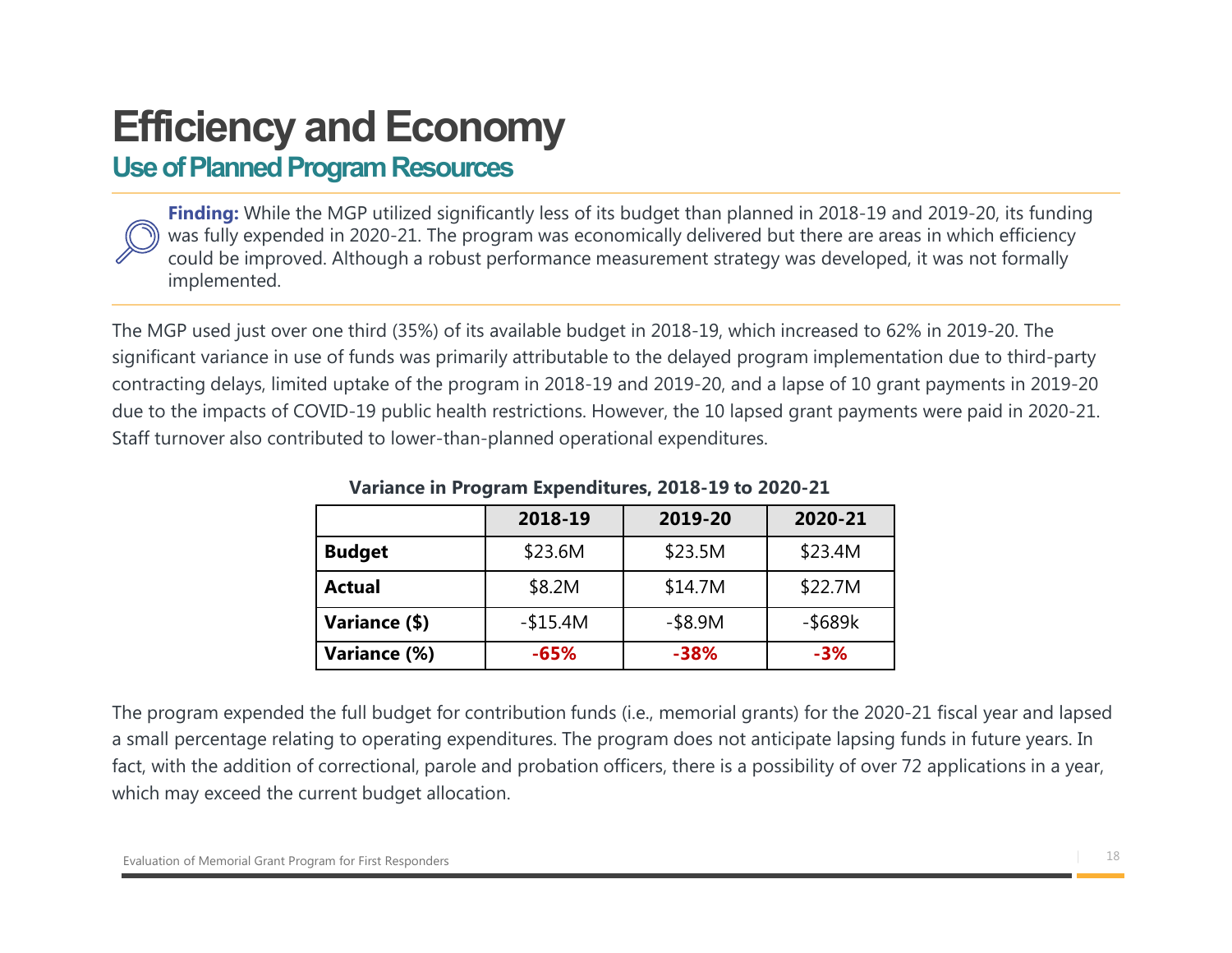### Efficiency and Economy Efficiency of Resource Use

Despite lapses in program spending in 2018-19 and 2019-20, the program demonstrated efficiency through the annual increase in the number of applications received and paid which indicates an improvement in mechanisms and processes for managing grant applications.



#### Applications Processed, 2018-19 to 2020-21

The program maintained reasonable administrative costs (7%) which were comparable to other federally delivered grants and contributions programs. Additionally, the program instituted a pre-screening process to assess prospective applicants for initial eligibility and prevent ineligible individuals from completing the application process; this mechanism also contributed to the program's overall efficiency. As of March 31, 2021, no completed applications have been rejected. Additional efficiencies may be gained by considering the operational impacts of program expansion and subsequent need for additional resources to support ongoing delivery (i.e., reviewing the number of FTEs allocated to the program to ensure applications can be managed in a timely manner). It is important to note that each application could have multiple beneficiaries, resulting in the processing of multiple payments.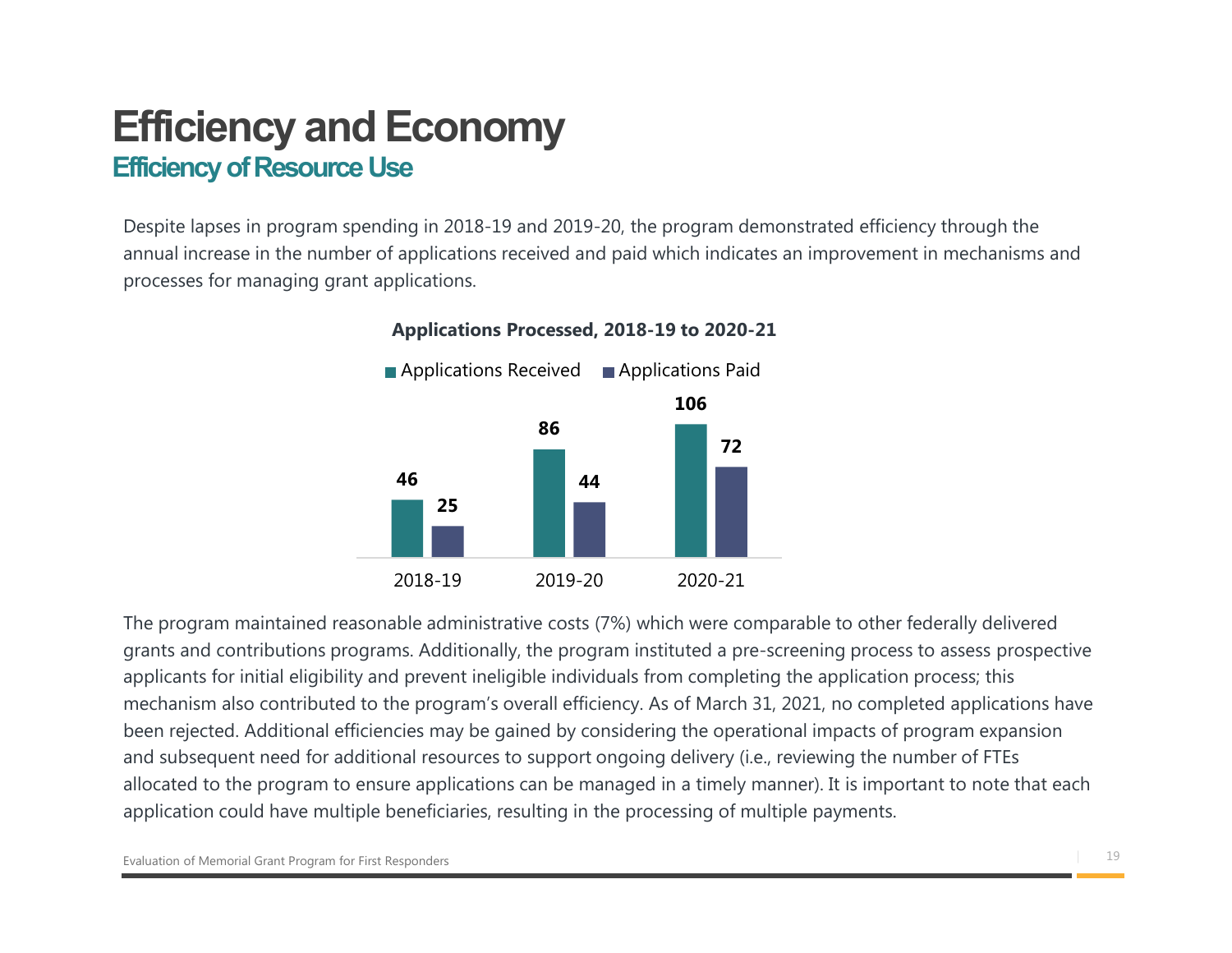### Efficiency and Economy Performance Measurement

A comprehensive performance measurement strategy was developed in 2017 to assess the performance of the MGP on an ongoing basis. The strategy included 14 indicators to measure seven outputs and outcomes and outlined the frequency of data collection, targets and timelines for when targets will be achieved, the organization, unit and position responsible for data collection, and the data management systems used for collecting and storing data. The intent was that the strategy would be an evergreen document that would be reviewed each year.



Evaluation of Memorial Grant Program for First Responders **Example 20** 20

There was limited evidence identified to suggest that the performance measurement strategy was implemented as intended. While some performance data was readily available (e.g., quarterly reports on application statistics), data on several measures outlined in the strategy did not seem to be captured (e.g., number of requests for information received, percentage of stakeholders who indicate program awareness). Some barriers related to performance measurement identified by interviewees included the absence of client satisfaction data and limited staff resources to adequately manage information generated by the RCGT case management system. The transfer of the MGP to another branch within PS may have also contributed to loss of corporate knowledge with respect to the performance measurement strategy. may a a a a a a a a summer and the challenge of the challenge of the challenge of context of a dequately manage information e RCGT case management system. The dGP to another branch within PS may buted to loss of corporate

"The ability to track and report on [case management] data is very strong. Every data element is is the lack of resources."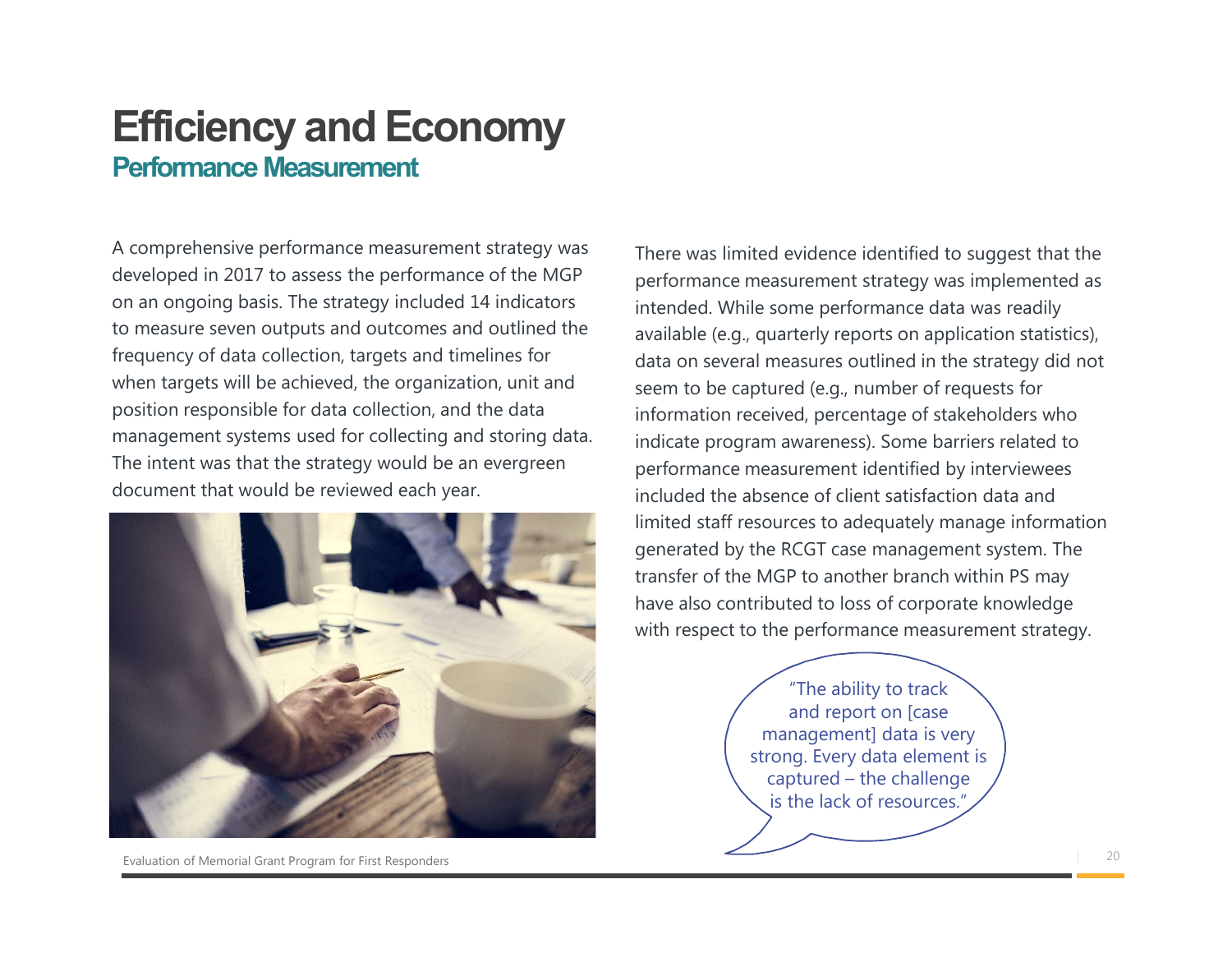### **Conclusions**

There is a strong rationale for the MGP. The program's design was based on available evidence and aligned to federal priorities, which helped to address certain gaps by providing a tax-free grant that is consistent across regions and classes of first responders and includes death as a result of psychological impairment as an eligible incident criterion. While the program's design is inclusive in nature and incorporated a GBA+ lens, limited awareness amongst underrepresented groups (including Indigenous first responders) was identified as a barrier to accessing the program.

The program design was generally appropriate, as it clearly delineated roles and responsibilities of PS and RCGT in terms of program delivery and incorporated several mechanisms to support the program's overall objectives, such as robust privacy and security protocol and MOAs with PTs to prevent regional taxation or reductions of memorial grants paid. While applicant and incident eligibility criteria were inclusive and flexible, some concerns were identified that the broadness of terms and conditions could dilute the program's intent and that they lack some clarity in terms of occupational illnesses covered.

In the first three years of the program, 141 grants have been paid. While the program is generally demonstrating progress towards achievement of expected outcomes as of 2020-21, there are ongoing concerns around program awareness, for example amongst volunteer first responders and first responders in small and rural, remote communities.

Some efficiencies were lost as a result of low program uptake and human resource constraints, but the program demonstrated economy through low administrative costs. A comprehensive performance measurement strategy was developed for the MGP, but was not strictly adhered to due, in part, to limited human resources.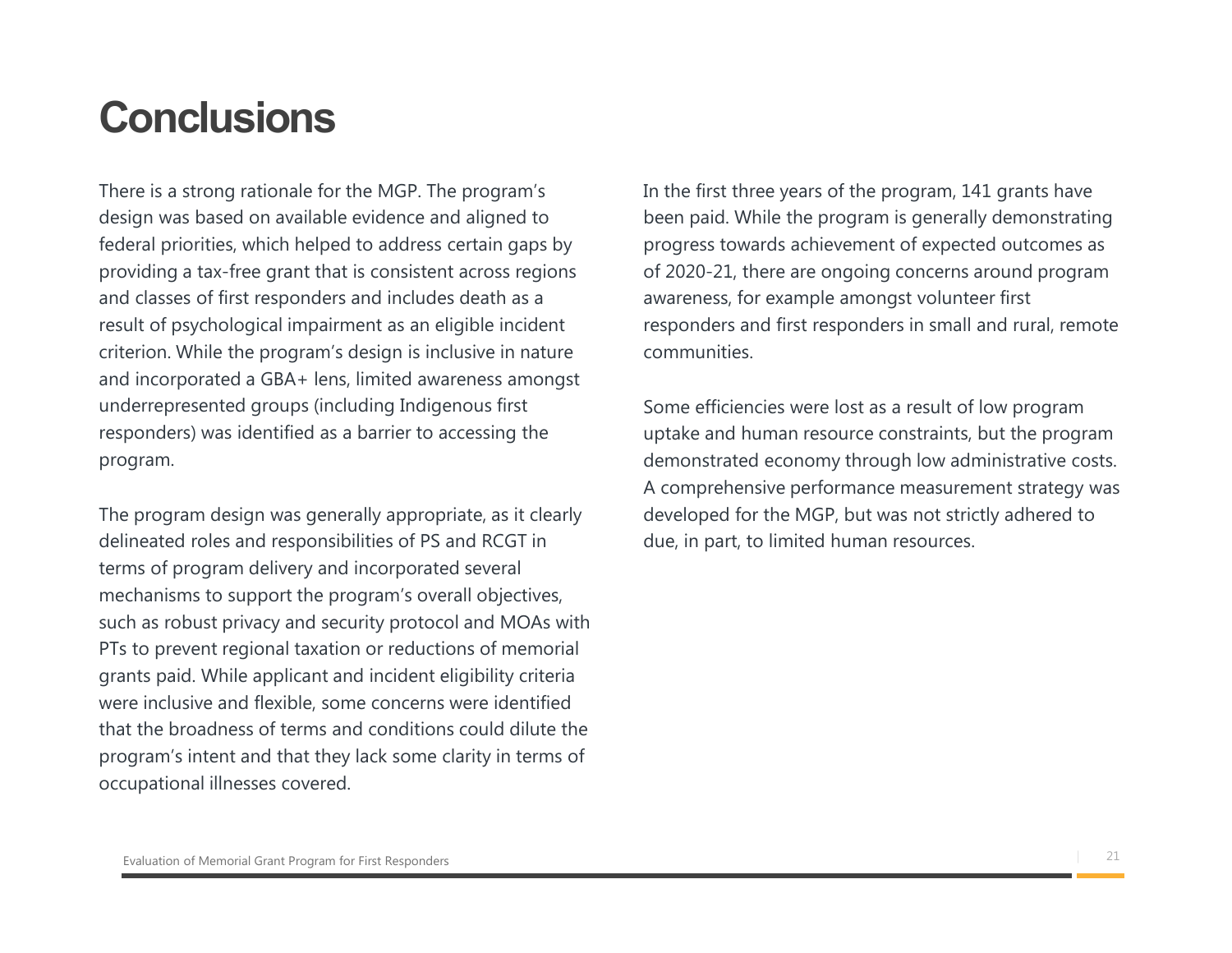## Recommendations

The ADM, Emergency Management and Programs Branch, should:

- alignment with program intent.
- 1. The ADM, Emergency Management and Programs Branch, should:<br>
1. Review applicant and incident eligibility criteria to ensure clarity of terms and conditions, as well as<br>
2. Enhance engagement with and outreach to organiz 2. The ADM, Emergency Management and Programs Branch, should:<br>
2. Review applicant and incident eligibility criteria to ensure clarity of terms and conditions, as well as<br>
2. Enhance engagement with and outreach to organiz responders and PT counterparts to increase awareness and uptake of the program. A focus on organizations and associations in rural, remote and Indigenous jurisdictions and volunteer first responders should be considered in addition to providing information on an ongoing basis and in multiple formats. The ADM, Emergency Management and Programs Branch, should:<br>
3. Review applicant and incident eligibility criteria to ensure clarity of terms and conditions, as well as<br>
3. Binameter with program intent.<br>
2. Enhance engagem 1. Review applicant and incident eligibility criteria to ensure clarity of terms and conditions, as well as alignment with program intent.<br>
2. Enhance engagement with and outreach to organizations and associations that rep
- the context of expanded eligibility criteria and increasing program uptake.
	- identify opportunities for further data collection opportunities to better support program reporting and management.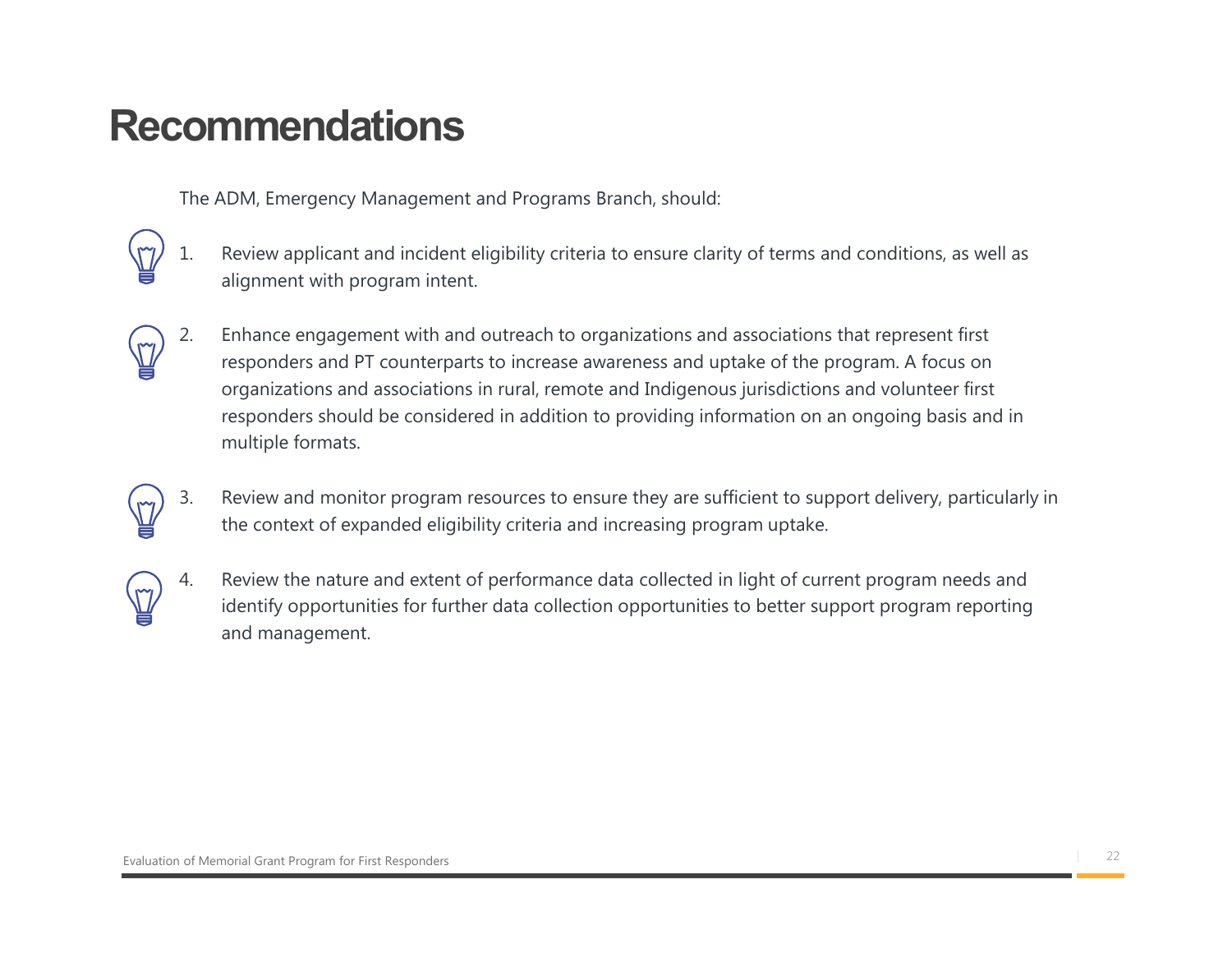## Management Action Plan

| <b>Management Action Plan</b>                                                                                                                                                                                                                                                                                                                                                                                                                    |                                                                                                                                                                                                                                                                                                                                                                                                                                                                                                                                                                                                           |                                                    |
|--------------------------------------------------------------------------------------------------------------------------------------------------------------------------------------------------------------------------------------------------------------------------------------------------------------------------------------------------------------------------------------------------------------------------------------------------|-----------------------------------------------------------------------------------------------------------------------------------------------------------------------------------------------------------------------------------------------------------------------------------------------------------------------------------------------------------------------------------------------------------------------------------------------------------------------------------------------------------------------------------------------------------------------------------------------------------|----------------------------------------------------|
| <b>Recommendation</b>                                                                                                                                                                                                                                                                                                                                                                                                                            | <b>Action Planned</b>                                                                                                                                                                                                                                                                                                                                                                                                                                                                                                                                                                                     | <b>Planned</b><br><b>Completion</b><br><b>Date</b> |
| 1. Review applicant and incident<br>eligibility criteria to ensure clarity<br>of terms and conditions, as well as<br>alignment with program intent.                                                                                                                                                                                                                                                                                              | The program will review the Terms and Conditions and<br>will continue ongoing discussions with Legal Services<br>concerning the "Estate" as an eligible beneficiary.                                                                                                                                                                                                                                                                                                                                                                                                                                      | December 31, 2021.                                 |
| 2. Enhance engagement with and<br>outreach to organizations and<br>associations that represent first<br>responders and PT counterparts to<br>increase awareness and uptake of<br>the program. A focus on<br>organizations and associations in<br>rural, remote and Indigenous<br>jurisdictions and volunteer first<br>responders should be considered<br>in addition to providing<br>information on an ongoing basis<br>and in multiple formats. | The program has already reached out to the CFFF,<br>and the Paramedic Association of Canada concerning<br>a new approach to ensure awareness.<br>Ongoing discussions with external key stakeholders<br>with a focus on closing the gap with the Indigenous<br>Associations, rural organizations and associations.<br>Explore other digital communication products such<br>as, but not limited to, pre-recorded information video<br>on the Program, pulse survey to beneficiaries and<br>associations.<br>Participating in existing organizational and/or<br>community events, and hosted event/webinars. | April 1, 2022                                      |